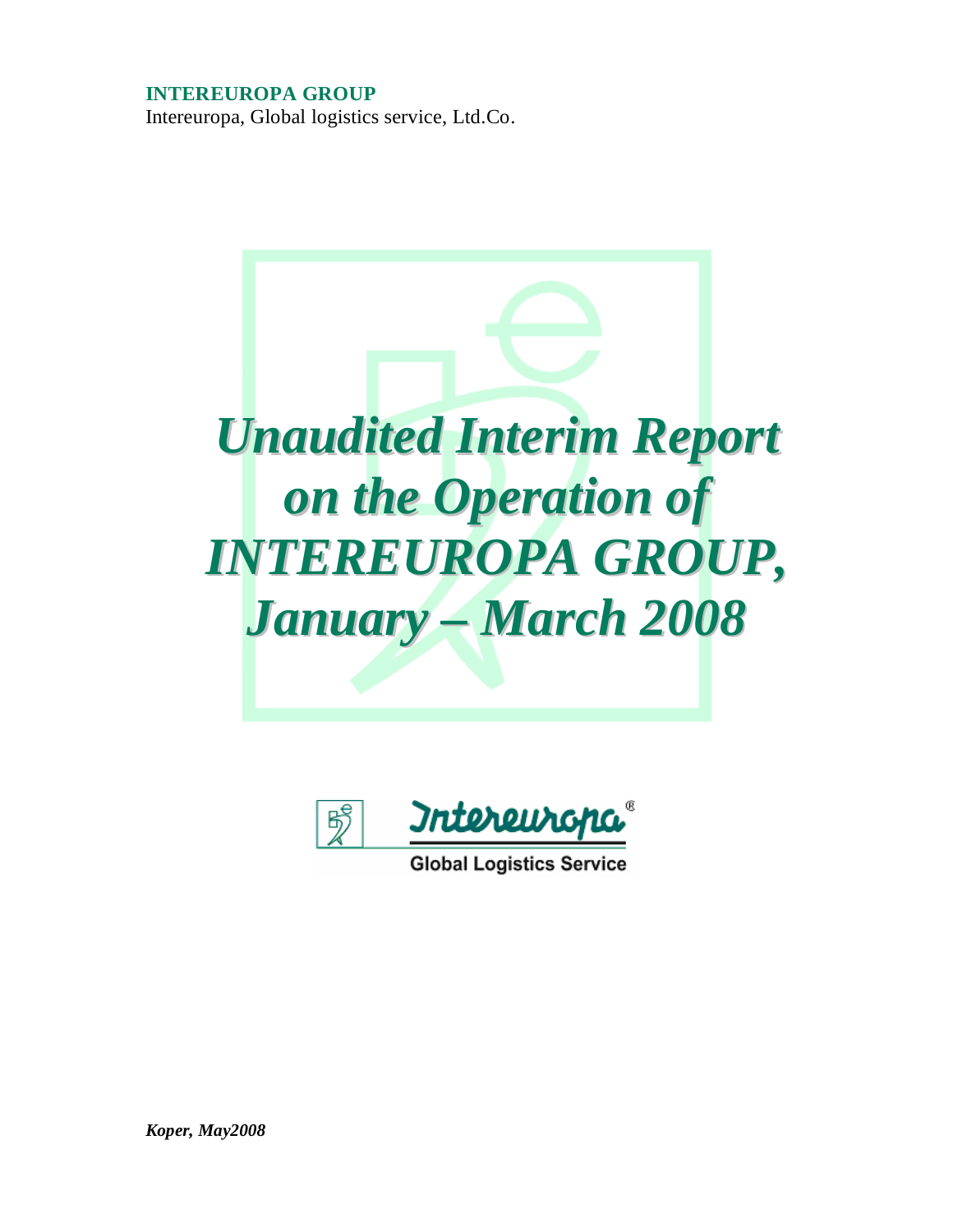The Company INTEREUROPA d.d. is publishing this **Unaudited Report on the Operation of Intereuropa Group, January – March 2008** in accordance with the Securities Market Act and Ljubljana Stock Exchange Rules.

The unaudited consolidated and non-consolidated financial statements have been prepared in accordance with the provisions of International Financial Reporting Standards (IFRS).

This Report is available at the Company's registered office at Vojkovo nabrežje 32, 6504 Koper.

The Unaudited Report of the Operation of Intereuropa Group, January - March 2008 shall also be published on the web site of INTEREUROPA d.d. [www.intereuropa.si](http://www.intereuropa.si), on 19 May 2008.

## *C O N T E N T S*

| 28 |
|----|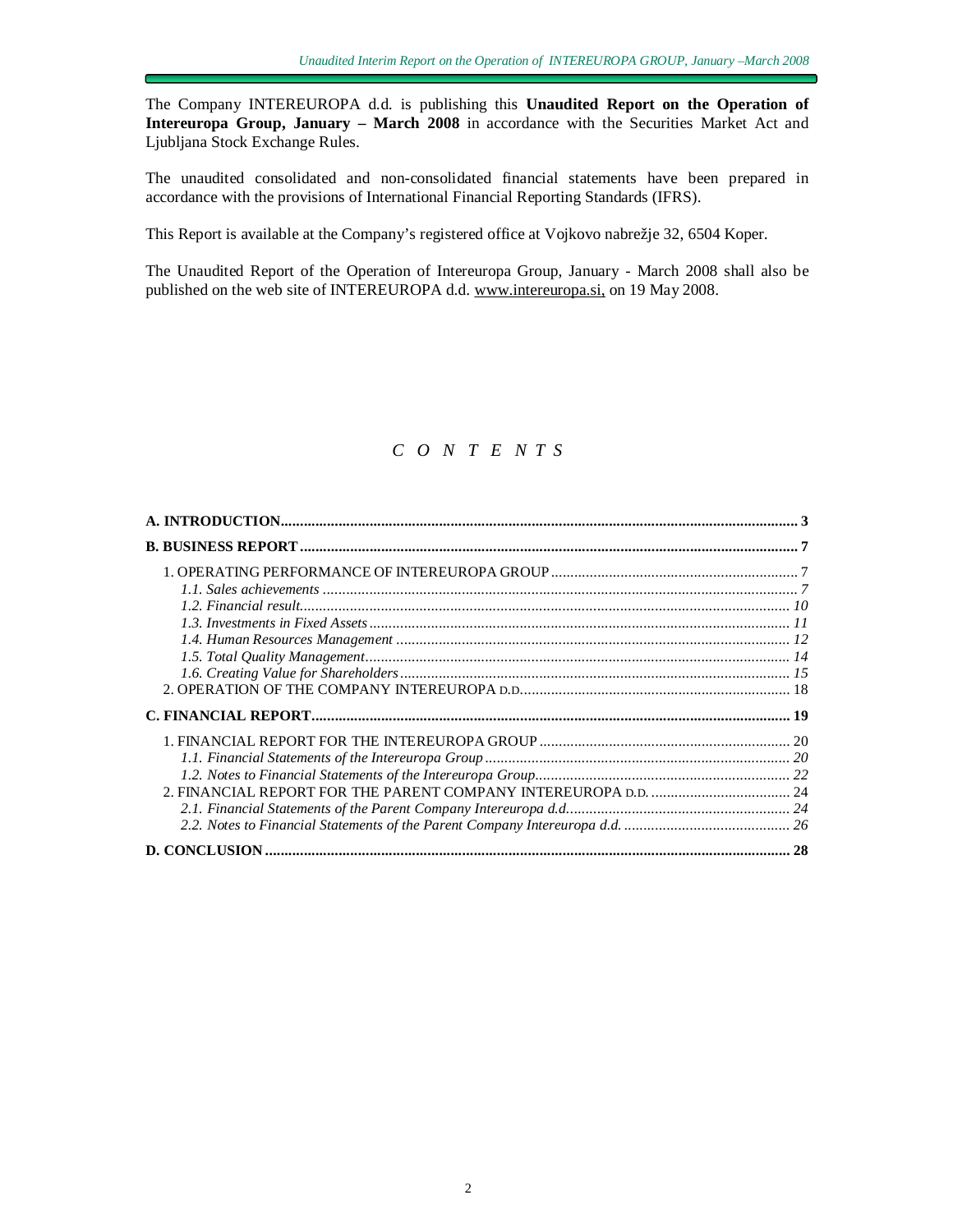# **A. INTRODUCTION**

During the first quarter 2008, the Group has recorded  $\epsilon$ 63 million of net sales revenue or 14.5 percent higher than in the same period last year. The Parent Company Intereuropa d.d. generated €35 million of net sales revenue, which is 4.8% above the comparable achievement last year

The 5.5% setback behind the sales target on the Group level can be largely attributed to the delayed completion of infrastructure in the Logistics Hub in Russia and the resulting lower sales in the product car handling logistics.

On the Group level, our Net Profit or Loss for the reporting period came to  $\epsilon$  1.7 million and outstripped the plan by 22.2%. Thereof, the Parent Company Intereuropa d.d. achieved  $\epsilon$ 1.1 million.

#### **The key achievements of this period:**

- Net sales turnover  $\hat{a} \in 63$  million
- Net Profit or Loss  $\hat{a} \in 1.7$  million
- Net Return on Equity  $\hat{a}$  3.8 % (yearly level)

### **Company Fact Sheet**

| <b>The Parent Company</b>           | Intereuropa, Globalni logistični servis, delniška družba (Global    |  |  |  |
|-------------------------------------|---------------------------------------------------------------------|--|--|--|
|                                     | Logistics Service, Ltd. Co.)                                        |  |  |  |
| <b>Short Name</b>                   | Intereuropa d.d.                                                    |  |  |  |
| Country of the Parent Company       | Slovenia                                                            |  |  |  |
| Registered Office of the Parent     | Vojkovo nabrežje 32, 6000 Koper                                     |  |  |  |
| Company ID Number                   | 5001684                                                             |  |  |  |
| Tax ID number                       | 56405006                                                            |  |  |  |
| <b>Transaction Account</b>          | 10100-0000006785, at Banka Koper d.d., Koper                        |  |  |  |
| Entry in the Register of Companies  | Registered with the District Court in Koper, file no. 1/00212/00    |  |  |  |
| Share capital                       | €32,976,185.11                                                      |  |  |  |
| Number of shares issued and paid-in | 7,902,413 ordinary no-par value shares                              |  |  |  |
| <b>Shares</b> Listing               | IEKG are listed in the Prime Market of the Ljubljana Stock Exchange |  |  |  |
|                                     | (Ljubljanska borza d.d.).                                           |  |  |  |
| Managing Board                      | Andrej Lovšin, M.Sc., President of the Management Board             |  |  |  |
|                                     | Zvezdan Markežič, Deputy President of the Management Board          |  |  |  |
|                                     | Ondina Jonke, Member - Human Resources Executive                    |  |  |  |
| President of the Supervisory Board  | Boštjan Rigler                                                      |  |  |  |

| The Intereuropa Group       |                                                                              |
|-----------------------------|------------------------------------------------------------------------------|
| Number of employees         | 2,705 employees                                                              |
| Vehicle fleet               | 611 company-owned trucks and other delivery vehicles                         |
| Total warehousing area      | 223,660 qm of own warehouse facilities                                       |
| Total land area             | 2,211.003 qm                                                                 |
| Membership in international | FIATA, IATA, FETA, FONASBA, BIMCO, IRU                                       |
| organizations               |                                                                              |
| <b>Ouality Certificates</b> | ISO 9001:2000 Certificate for logistics services in the Parent Company       |
|                             | Intereuropa d.d. and its subsidiaries: Intereuropa Logističke usluge, d.o.o. |
|                             | Zagreb and Intereuropa Transport d.o.o., Koper, and Intereuropa RTC          |
|                             | d.d. Sarajevo,                                                               |
|                             | ISO 9001:2000 Certificate for shipping agency services in subsidiary         |
|                             | Interagent d.o.o. Koper                                                      |
| Own branch network          | Slovenia, Croatia, Serbia, Kosovo, Bosnia and Herzegovina, Macedonia,        |
|                             | Austria, Germany, France, the Ukraine, Russia, Montenegro                    |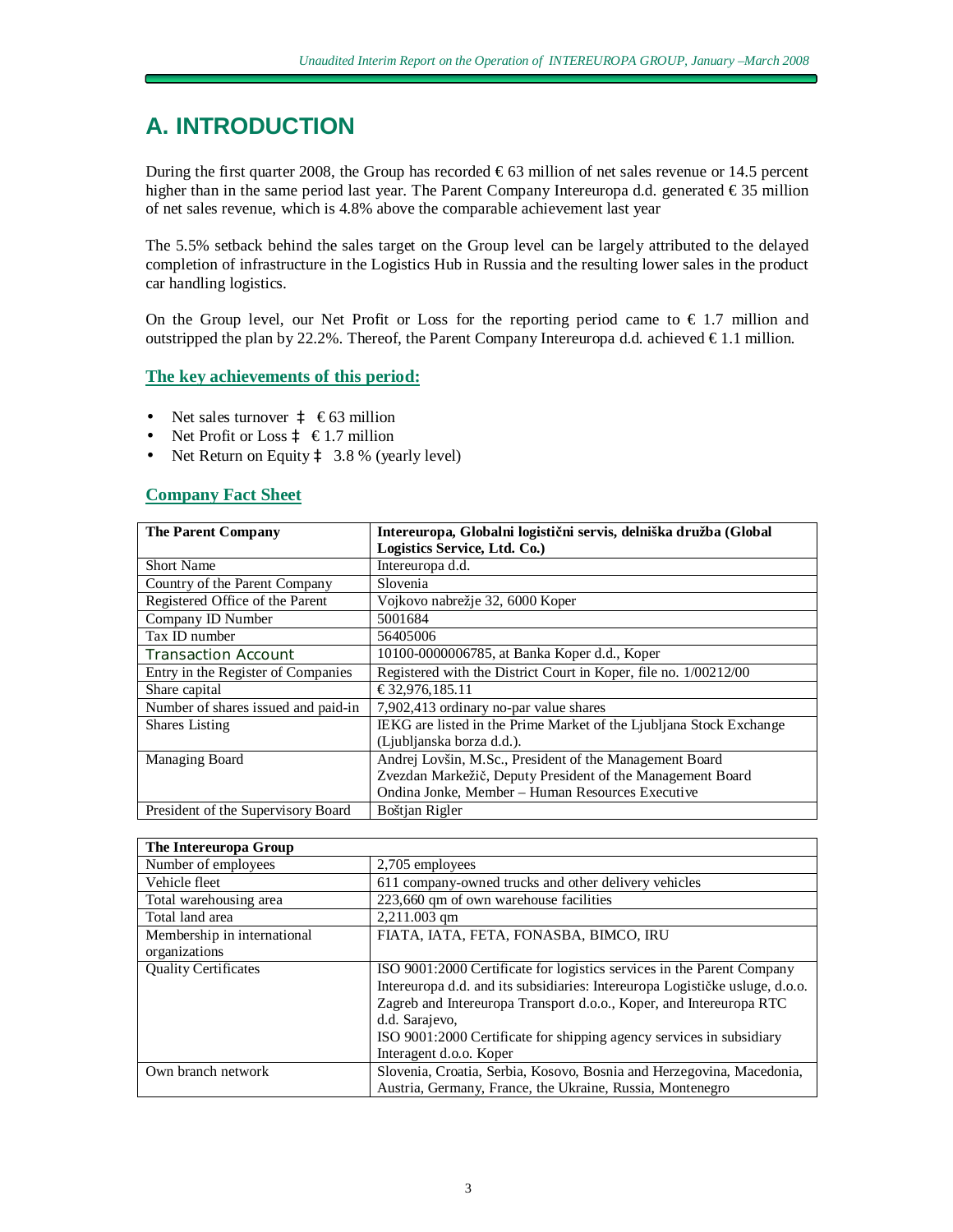#### **Major events in the reporting period January- March 2008**

- On 1 January, our subsidiary Intereuropa Transport & Spedition GmbH, Troisdorf, Germany opened its own branch in Stuttgart dedicated to support the full and part-load service for the customers based around Stuttgart.
- On 16 January, the General Meeting was held in Podgorica (Montenegro) and appointed the new Board of Directors of the Company Zetatrans A.D. The corporate plans and development of Intereuropa in the Montenegrin market were presented in the press conference, too.
- On 18 January, the bankruptcy procedure for the Austrian subsidiary of Intereuropa, Schneider  $\&$ Peklar GmbH, Vienna, was instituted.
- On 20 February, a press conference was held in the Health Centre Koper highlighting the delivery of a new ambulance for emergency medicine and critical care to the Prehospital Emergency Care of the Health Centre Koper, worth  $\epsilon$  120,000, by the representatives of four local corporations – Intereuropa, Luka Koper, Banka Koper and Istrabenz, within their joint donors' action.
- On 28 February was the 28<sup>th</sup> ordinary session of the Supervisory Board of Intereuropa d.d. The Supervisory Board dealt with the Report by the Managing Board on the operation of the Intereuropa Group in the year 2007 and adopted it, acknowledging that the Group's performance was very good.
- At the end of February, Intereuropa established regular car transports by railway from the Port of Koper to Russia. Each train is loaded with 160-180 automobiles, all of which are carried to Tuzser (Hungary), where the cars are re-loaded and continue their voyage towards their end destination – the new Intereuropa Logistics Hub Moscow-Czechow.
- On 26 March, the  $11<sup>th</sup>$  event awarding the Top Businessman of the Primorska Region was held in the Epicenter Hall in Postojna. This is an event to pronounce the best performing commercial and private entities and leading personalities of the Primorska Region. This year, Intereuropa sponsored this notable event that arouses great interest.

#### **Most important events after the reporting period:**

- On 11 April, the Equity Investment Fund NFD1 Delniški investicijski sklad, investicijska družba d.d., Ljubljana purchased 430 Intereuropa shares (designated IEKG) and now holds 395,248 IEKG shares or 5.002% of all voting rights in the Company.
- On 15 April, Intereuropa took part in the Days of Slovenian Capital in Ljubljana, organised by the Ljubljana Stock Exchange, and presented its corporate development plans, sales income estimate and prospects of the current investment project in Russia, by which the Intereuropa Group is assuming an increasingly important role in car handling logistics in the Russian market.
- On 17 April, the Supervisory Board adopted in its 31 ordinary session the Audited Annual Report of the Intereuropa Group 2007. The Board also discussed and adopted the Report by the Supervisory Board on the results of reviewing the Audited Annual Report of Intereuropa d.d. for 2007, and endorsed the Managing Board's proposal on the appropriation of accumulated profit – the dividend payout at  $\epsilon$ 0.58 per share in gross amount.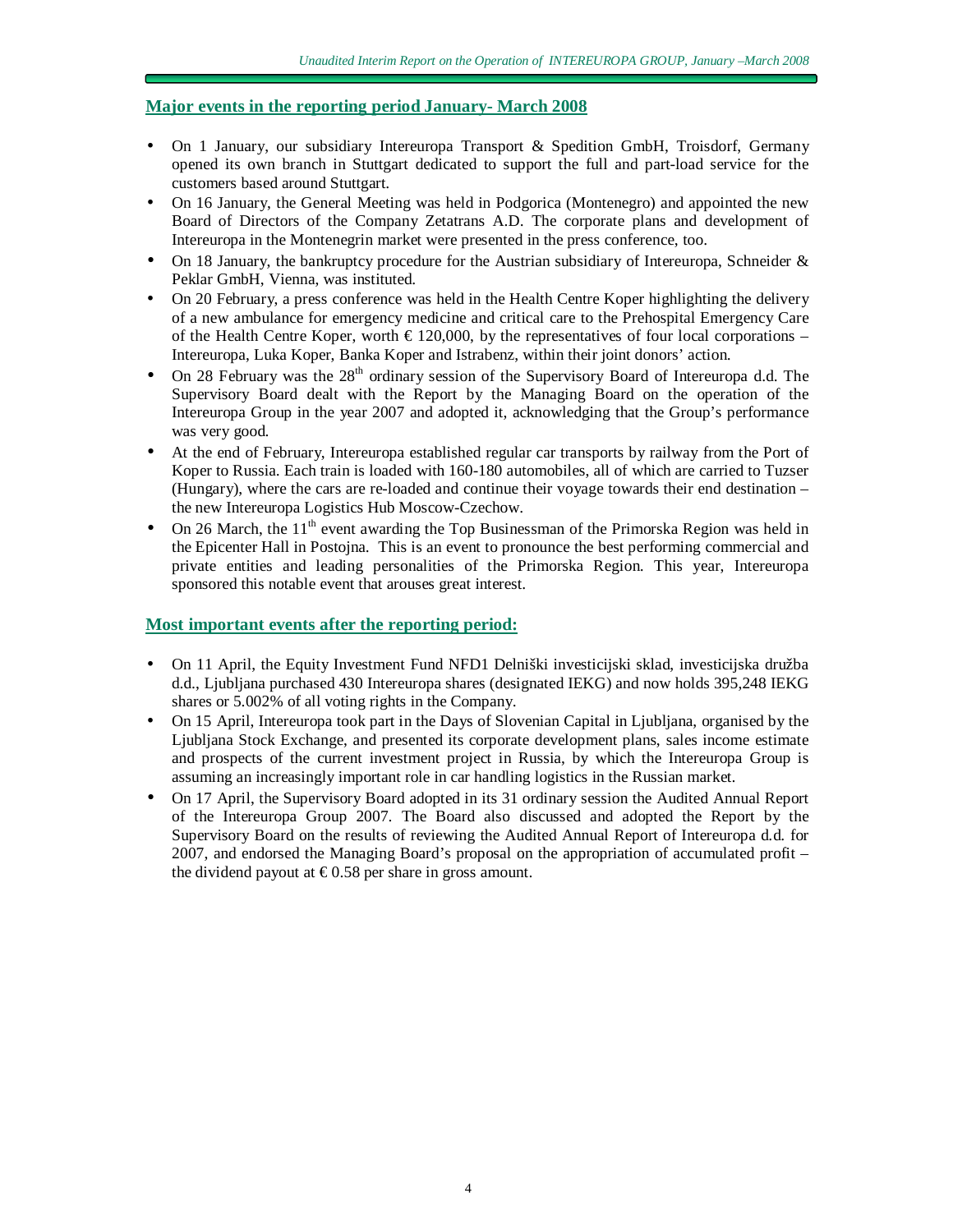### **The Organization of the Intereuropa Group**



\* Discontinuing operations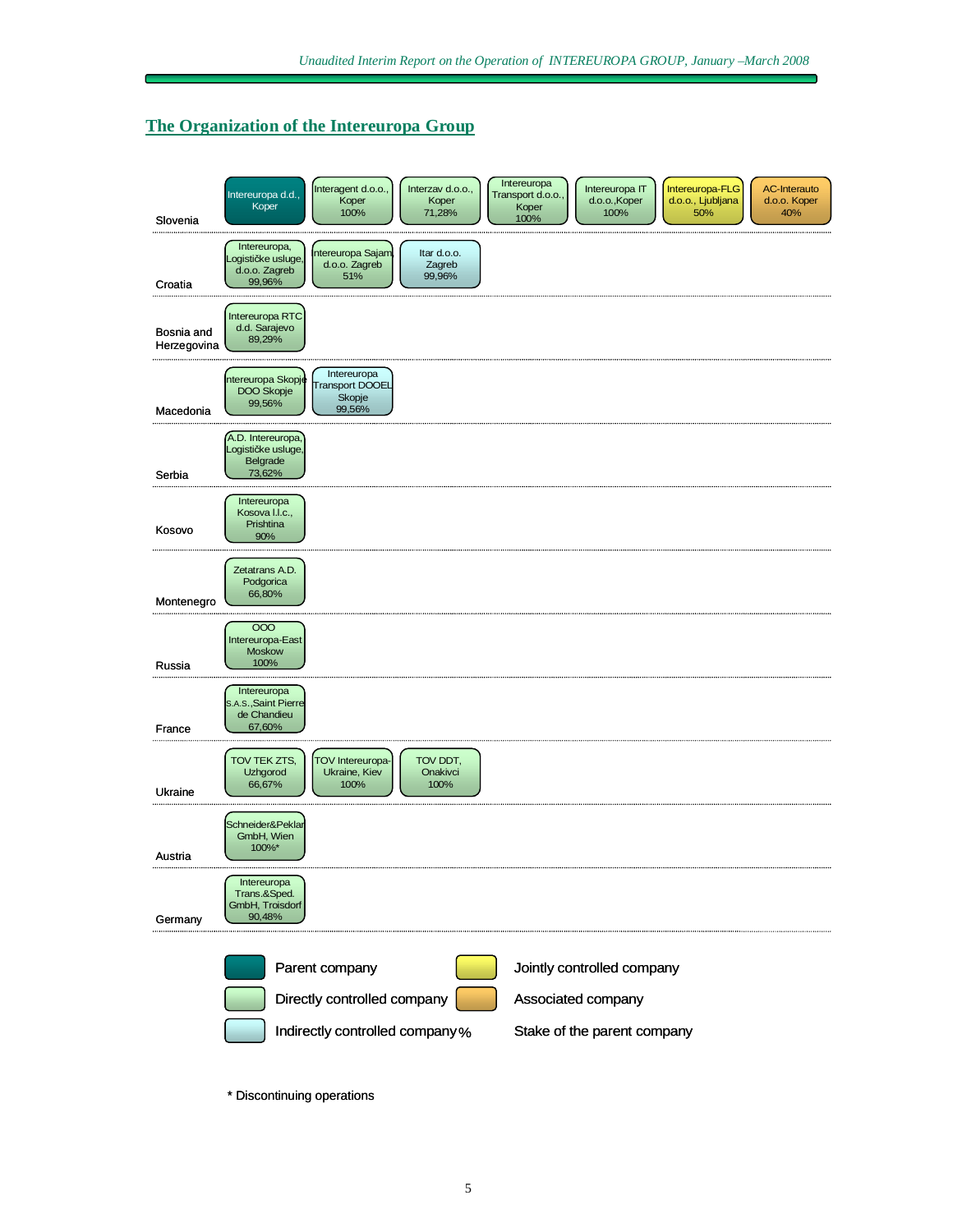#### **Development Strategy of the Intereuropa Group**

#### **Our corporate vision:**

To be recognised as the leading provider of comprehensive logistics services in Central and South-Eastern Europe.

The motto we pursue is: "From partial to integral logistics services."

#### **Our mission is:**

To optimally meet the demand for logistics services to the complete satisfaction of our customers.

#### **Our values are:**

Professional attitude towards our customers, adaptability and flexibility, accountability, team work and appreciation of our employees.

#### **For the term 2006-2011, we have set the following financial goals:**

| Growth of net sales revenue:               | $10.0\%$ p.a. |
|--------------------------------------------|---------------|
| <b>Continental Transport:</b><br>ξ         | 15.1% p.a.    |
| <b>Logistics Services:</b><br>ξ            | 7.2% p.a.     |
| Intercontinental Transport:<br>ξī          | 5.9% p.a.     |
| Growth of Earnings Before Interest, Taxes, |               |
| Depreciation and Amortisation (EBITDA):    | 11.7% p.a.    |
| Growth of Operating Profit or Loss:        | 17.7% p.a.    |
| Growth of Net Profit or Loss:              | 6.9% p.a.     |

#### **Our plan for 2011 envisions:**

- Net Return on Equity 10.2%
- Net Return on Assets 5.4%

**By 2011,** the Intereuropa Group will become the largest and best performing logistics provider in Slovenia and in the countries of the South-Eastern and Central Europe. This will be achieved by:

- Consolidation, expansion and strengthening of the position in the Slovenian logistics market,
- Penetration to, and new business policy in the markets in which Intereuropa is already present,
- New businesses and logistics projects in the markets of Central Asia.

In 2007, we upgraded our strategic baselines with a focus on penetrating new markets in Europe. In line with this strategy, we started with the construction of a logistic centre in Czechow near Moscow (the Russian Federation). A similar logistic centre – though on a smaller scale - is planned for Kiev by the end of the current year (2008). With the projects gained under the upgraded strategy, we aim to generate some  $\epsilon$ 80 million by the year-end 2008, and envision to invest more than 100 million  $\epsilon$ . That will contribute towards achieving the sales targets from the underlying strategic baselines already before the year 2011. Moreover, we implement the expansion strategy beyond the markets covered to date through acquisition of businesses in the South-East Europe.

In addition to penetrating new markets, our principal goal is to become the first and foremost logistics provider in the SE Europe: we are implementing it by further development and investing in the markets in which our presence has a long tradition and our company is well recognised.

#### **Our plan for 2008 envisions (**in € million)**:**

| • Net sales revenue totalling:          |      | 335.0 (13% growth)       |
|-----------------------------------------|------|--------------------------|
| Earnings Before Interest, Taxes,        |      |                          |
| Depreciation and Amortisation (EBITDA): | 42.1 |                          |
| • Operating Profit or Loss:             | 25.1 |                          |
| • Net Profit or Loss:                   | 12.7 | $(ROE 6.1\%, ROA 2.5\%)$ |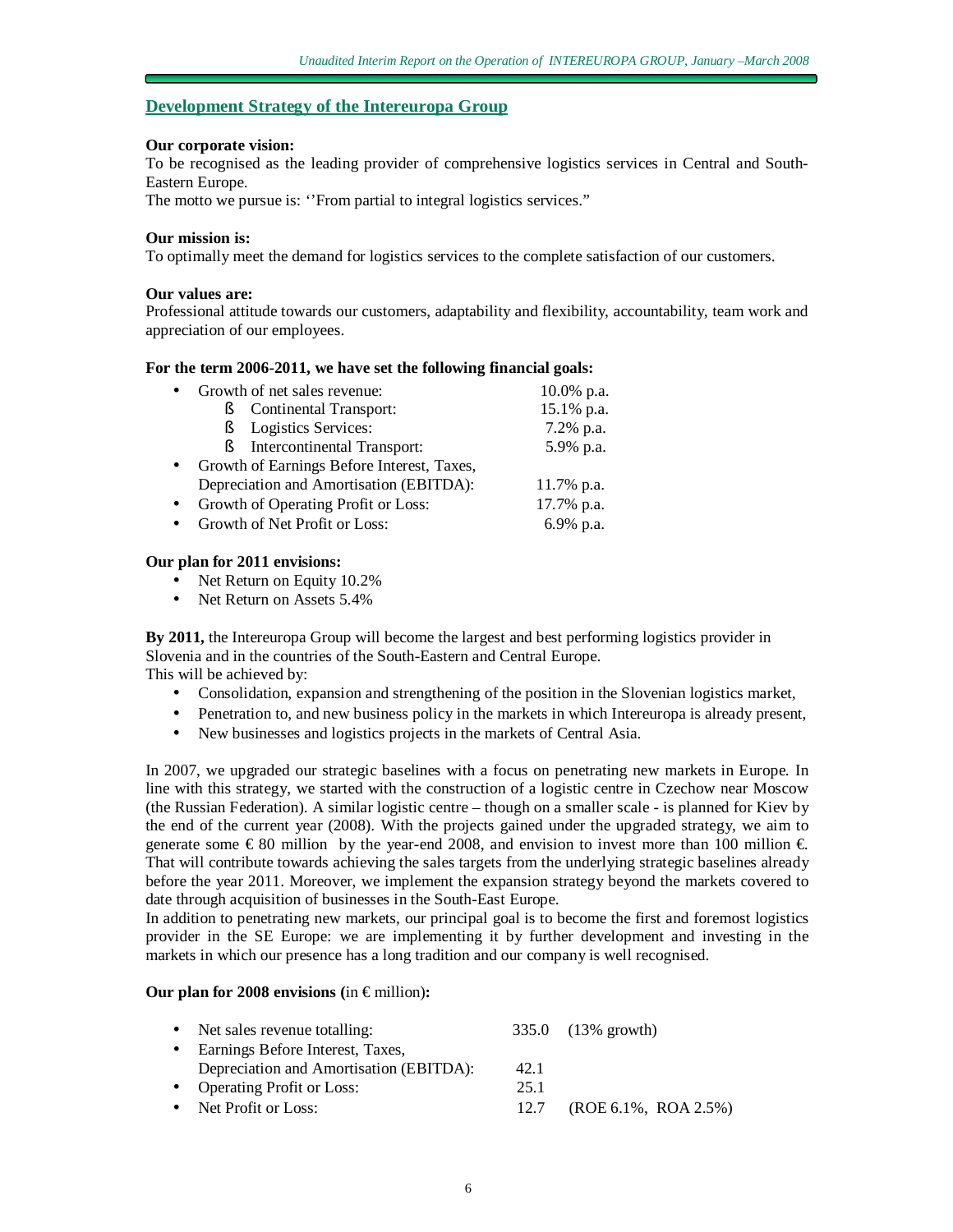# **B. BUSINESS REPORT**

## *1. OPERATING PERFORMANCE OF INTEREUROPA GROUP*

## **1.1. Sales achievements**

### **Economic environment and trends**

The broader economic environment of the Intereuropa Group comprises the markets and economic trends in the countries, in which our consolidated companies are based, and the economic and political situation.

|                           |       | GDP growth,<br>in $%$    |                          | Industr. prod.<br>growth in $\%$ | <b>Inflation</b><br><b>Growth of</b><br>in $\%$<br>exports in % |        |              |                          | <b>Growth of</b><br>imports in $%$ |              |
|---------------------------|-------|--------------------------|--------------------------|----------------------------------|-----------------------------------------------------------------|--------|--------------|--------------------------|------------------------------------|--------------|
| <b>Countries</b>          | 2007  | 2008                     | 2007                     | 2008                             | 2007                                                            | 2008   | 2007         | 2008                     | 2007                               | 2008         |
| Slovenia                  | 6.07% | 4.11%                    | 6.6%                     |                                  | 3.61%                                                           | 3.95%  | 13.0%        | 9.7%                     | 14.1%                              | 10.3%        |
| Croatia                   | 5.75% | 4.25%                    | 6.5%                     | 6.1%                             | 2.88%                                                           | 5.54%  | 6.7%         | 7.0%                     | 5.9%                               | 6.5%         |
| Bosnia and<br>Herzegovina | 5.83% | 5.50%                    | 8.0%                     | 10.0%                            | 1.33%                                                           | 4.80%  | 14,7%<br>(n) | 15,4%<br>(n)             | 22,4%<br>(n)                       | 9,7%<br>(n)  |
| Macedonia                 | 5.00% | 4.50%                    | 3.0%                     | 2.7%                             | 2.20%                                                           | 7.00%  | 8.2%         | 8.4%                     | 8.5%                               | 8.8%         |
| Serbia                    | 7.30% | 4.00%                    | 5.0%                     | 5.0%                             | 6.80%                                                           | 11.32% | 20,0%<br>(n) | 17,9%<br>(n)             | 22,0%<br>(n)                       | 12,3%<br>(n) |
| Russia                    | 8.10% | 6.80%                    | 7.7%                     | 5.5%                             | 9.01%                                                           | 11.41% | 7.9%         | 7.4%                     | 18.6%                              | 17.7%        |
| France                    | 1.88% | 1.37%                    | 1.1%                     | 1.5%                             | 1.61%                                                           | 2.50%  | 4.4%         | 5.0%                     | 4.4%                               | 5.0%         |
| Ukraine                   | 7.30% | 5.58%                    | 6.0%                     | 6.5%                             | 12.84%                                                          | 21.92% | 4.3%         | 1.3%                     | 8.6%                               | 8.4%         |
| Austria                   | 3.44% | 1.89%                    | 7.5%                     | 4.6%                             | 2.20%                                                           | 2.80%  | 6.1%         | 6.7%                     | 6.0%                               | 6.7%         |
| Germany                   | 2.53% | 1.41%                    | 6.1%                     | 4.2%                             | 2.28%                                                           | 2.50%  | 6.5%         | 4.6%                     | 4.9%                               | 4.4%         |
| Kosovo                    | -     | $\overline{\phantom{0}}$ | $\overline{\phantom{0}}$ |                                  | $\overline{\phantom{0}}$                                        | -      |              | $\overline{\phantom{m}}$ |                                    |              |
| Montenegro                | 7.50% | 7.20%                    | 3.0%                     | 3.0%                             | 3.40%                                                           | 4.83%  | 35,3%<br>(n) | 22,1%<br>(n)             | 29,9%<br>(n)                       | 11,9%<br>(n) |

*Table: Economic environment of the Intereuropa Group* 

Sources:

International Monetary Fund, World Economic Outlook Database, April 2008 IMF Rating Eurostat (n) Nominal growth rate (2008): The data relating to the year 2008 is an estimate. JAPTI - the Public Agency of the R. Slovenia for Entrepreneurship and Foreign Investment Statistical Office of Kosovo

UMAR

Banka Slovenije (Slovenian Central Bank)

After the on-going trend of high economic growth worldwide, a considerable slow down is expected this year, even stronger than expected last autumn. Over the last five years, the average global economic growth was 4.6% and peaked last year with 4.9%, which is the highest growth recorded after the World War II. Such accelerated development was fuelled by the on-going growth in the emerging countries which remains the underlying factor of growth despite this year's slow-down. In January, the IMF corrected its forecast from autumn 2007 on the economic growth for the current year to 4.2%, mainly on the account of the lower growth rate expectations for the USA and other developed countries that are exposed to the financial crisis effects.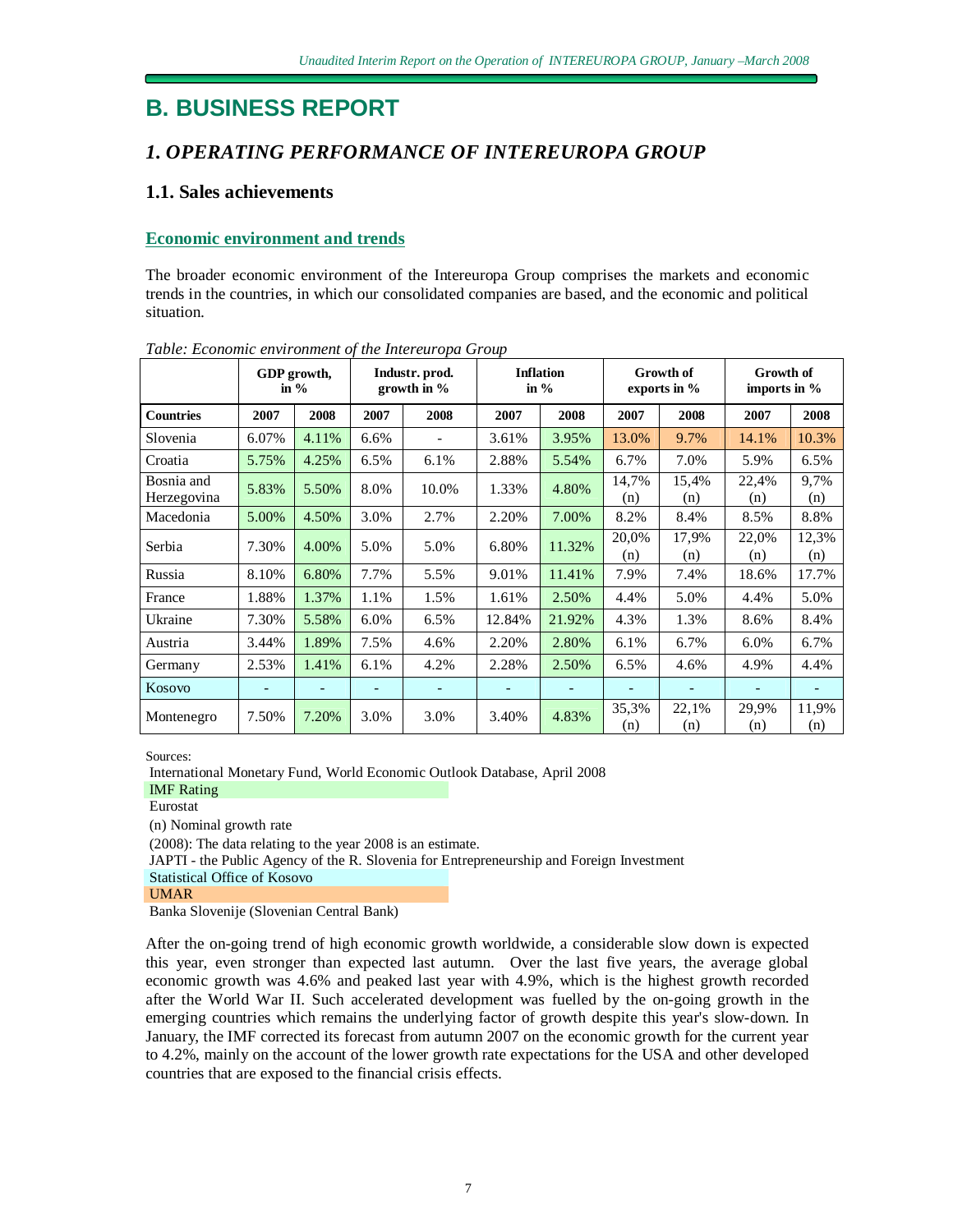#### **Sales Revenue by Intereuropa Group**

In the first quarter 2008, the net sales revenue of  $\epsilon$ 63 million was generated on the level of the Group which - though 5.5% behind the target sales turnover – surpassed the result achieved in the first quarter last year. Our plan was based on the dynamics of the construction of the logistics capacities in Russia and putting them to operation. Accordingly, the three-month plan of sales is lower by  $\epsilon$  17.1 million than if the annual sales plan were distributed by each quarter evenly.

We have considerably improved the sales results of the preceding year in all the business segments. The highest growth was recorded in Logistics Solutions where it nearly reached the target. The Continental Transport remains to be the most important business area in the corporate sales structure, which generates more than one half of the entire net sales revenue. The car-handling product of the Intercontinental Transport Area saw the greatest setback behind the plan, mainly resulting from the delayed completion of the infrastructure for car transports by railway in Russia. Additional income from car transports by train is expected in the next period.

| <b>Business area</b>       | <b>Jan-Mar</b><br>2008 | <b>Structure</b> | <b>Index</b><br>$2008$ /plan | <b>Index</b><br>2008/2007 |
|----------------------------|------------------------|------------------|------------------------------|---------------------------|
| Continental Transport      | 33,682                 | 54%              | 97                           | 113                       |
| <b>Logistics Solutions</b> | 7.314                  | 12%              | 99                           | 123                       |
| Intercontinental Transport | 20,423                 | 32%              | 89                           | 113                       |
| Other services             | 1,533                  | 2%               | 106                          | 127                       |
| <b>TOTAL</b>               | 62,951                 | 100%             | 94                           | 114                       |

*Table: Net sales revenues of the Intereuropa Group by area of operation, in € thousand* 

|   |                         | <b>Jan-Mar</b><br>2008 | <b>Structure</b> | <b>Index</b><br>$2008$ /plan | <b>Index</b><br>2008/2007 |
|---|-------------------------|------------------------|------------------|------------------------------|---------------------------|
|   | <b>EU Member States</b> | 43.404                 | 69%              | 96                           | 105                       |
| ∸ | Non-EU countries        | 9.547                  | 31%              |                              | 141                       |

The **Continental Transport** Area contributes 54% of the net sales revenue of the Group. The **Groupage Services** product has exceeded both the target and the last year's achievement. In Slovenia, the most efficient were the operations in Ljubljana and Sežana, in terms of surpassing the plan and with increased number of consignments carried. The plans were exceeded in Macedonia, France, and Montenegro. After the reporting period closed, the cooperation with a major partner in Germany came to an end, which was reflected already in March. Although we have already assured a reliable service for our customers, this change will be felt in the future sales results in Slovenia and Croatia.

Our **Express Service** has brought better results than in the comparable term of the preceding year, in particular in Serbia and Bosnia and Herzegovina. Our activity was focused on process streamlining, keeping watch over the costs of our transport contractors, and standardization of the contracts with customers. Despite tougher competition and downward trend of rates in the market we acquired a new major customer.

The greatest volume of our **Road Transport** product was generated by Intereuropa Transport d.o.o., though it remained behind the plan. This company is involved in an intense recovery scheme, but these efforts are aggravated by the rising fuel prices and unfair competition in the market. Nevertheless, our intensified commercial activities have brought fruit and we are about to sign a contract with a multinational automotive corporation. Among the new road transport units in other subsidiaries with own fleet management, the best results were achieved by the company in Skopje.

The **Customs Services** product has surpassed the last year's result. An increased output of the (SAD and transit) documentation issued in Slovenia has been recorded, however, the income per unit is lower.

In the **Railway Transport,** we have outstripped both the last year's results and the target. The highest surplus of the sales target was recorded in the subsidiaries in Bosnia and Herzegovina and Kosovo.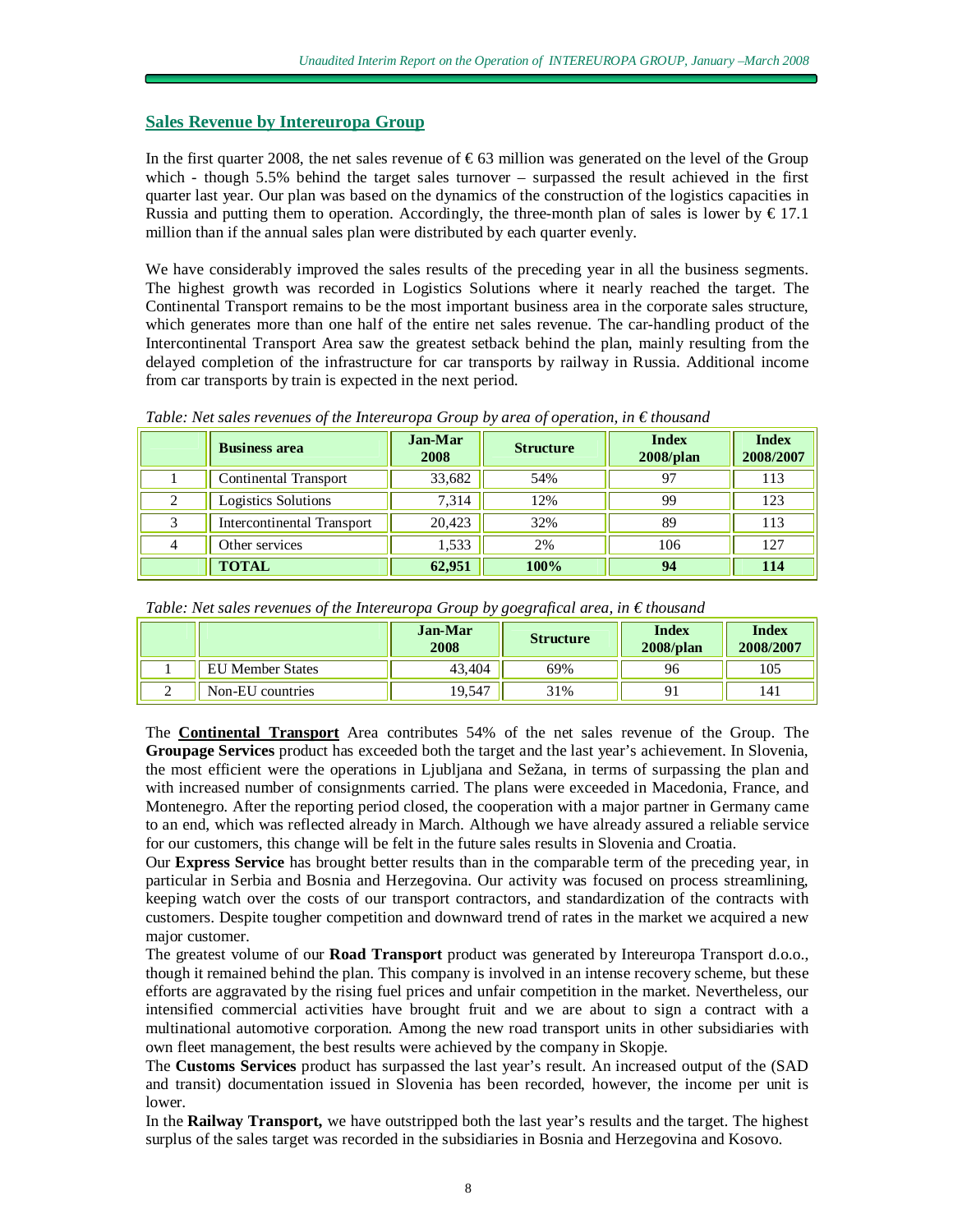The **Logistics Solutions** Area represents 12% of the net sales revenues on the Group level. In the reporting period, all the units have exceeded the results of the preceding year, which can be attributed to a number of newly opened warehouse facilities in 2007 and the inclusion of the new subsidiary to the Group – Zetatrans A.D. Podgorica (Montenegro).

In our **Warehousing** product, the plans were surpassed by all the business units in the Group except those in Skopje (Macedonia) and Prishtina (Kosovo). In the Slovenian part of the Group, we are slightly behind the plan due to a delayed opening of the new warehouse capacities in Celje – in May instead of January.

The **Intercontinental Transport** represents 32% of the net sales revenue of the Group and is higher than the comparable achievement a year ago.

The target for the first quarter in the **Sea-Freight** operations was not achieved. Last year's sales turnover was exceeded in Croatia, Bosnia and Herzegovina, Serbia and Kosovo. In the Ukraine and Montenegro we are behind the plans, however, the sea-freight segment is only at its initial stage: better sales results are expected in the second half of the year. March was a good month for our units in Croatia: we hope to achieve the targets by the half-year or end of the current year.

The product **Car logistics** was included in the sea-freight (Ro-Ro) before, with this year it is a separate unit. Despite increased sales turnover, this segment has not achieved the planned volume yet primarily on the account of incomplete infrastructure for car transports by railway.

Our **Shipping Agency** product has achieved the targets and exceeded the last year's achievement. We have acquired some new customers and are still the leading shipping agent in terms of the number of ships represented in the Port of Koper. In addition, we also recorded an increase in container operations that outstripped the revenue of the comparable period a year ago by 73%.

In the product **Airfreight Services**, a slight underachievement was recorded on the level of the Group: this is a reasonable development in terms of season-depended nature of this business, with the second half-year always better than the first. In Slovenia and Croatia we find there is a shift of air freight shipments to seafreight, in particular the consolidated containerized shipments. Our units in Serbia, Kosovo and Montenegro have been performing well.

We are satisfied with the **UPS product** too, having achieved the targets in Slovenia thanks to high efficiency of the Brnik Hub and increased number of parcels. Bosnia and Herzegovina remains slightly behind the target, despite the highest growth rates recorded there compared with the first quarter last year.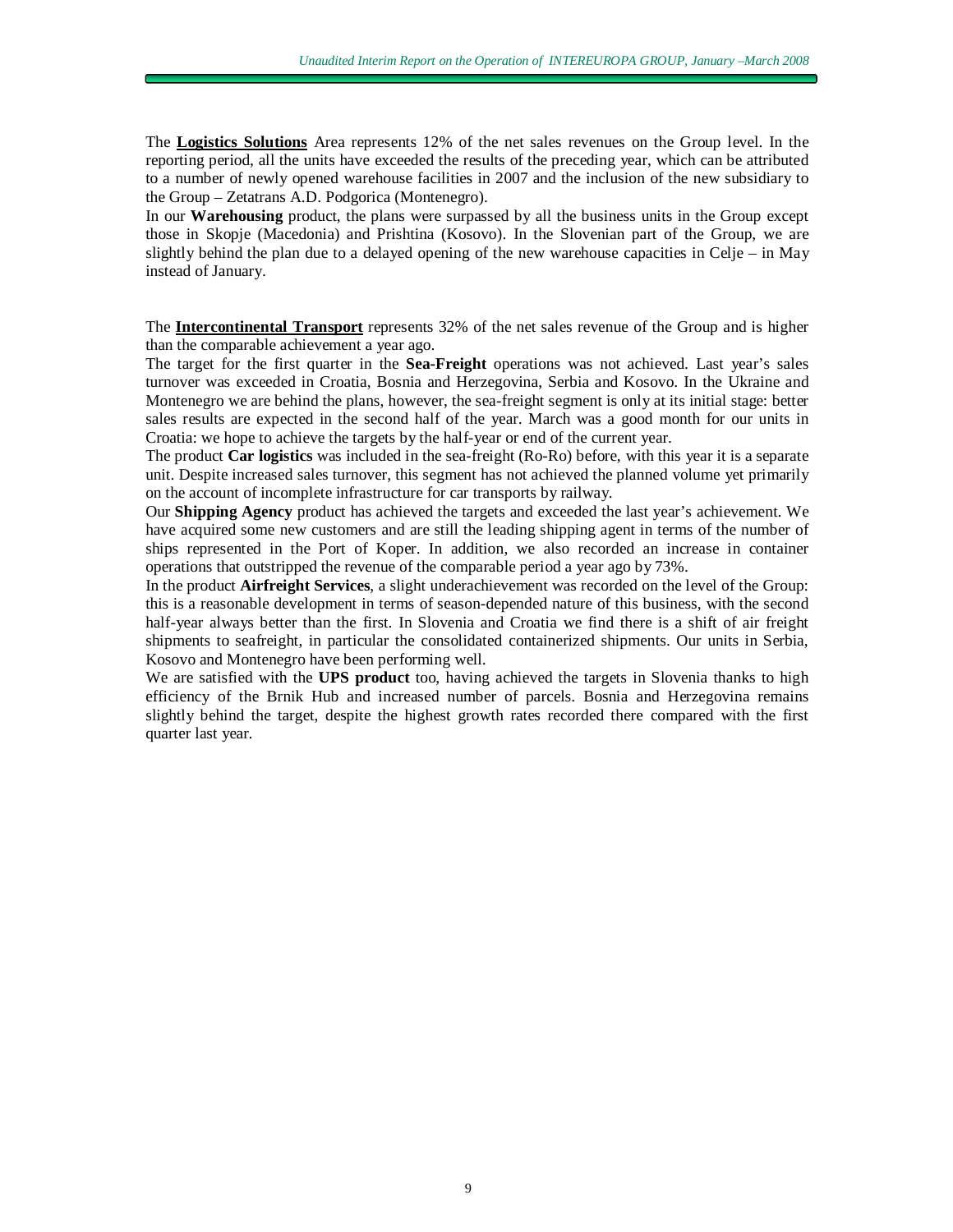## **1.2. Financial result**

In the first quarter of the year 2008, the Intereuropa Group has generated a **Net Profit** of € 1.7 million and exceeded the plan by 22.2%. Due to the one-off event last year (the sale of the interest in Banka Koper d.d.), the Net Profit is not comparable with last year's achievement. If this transaction be excluded, the growth of the Net Profit would be 2.4% p.a. on the Group level.

The **Earnigs Before Interest, Taxes, Depreciation and Amortisation** (EBITDA) was € 7.9 million. This achievement was by 2.2 million or 40 percent above the last year's figure.

The **operating result** amounted to  $\epsilon$ 4.2 million and outstripped the preceding year's achievement by 63% or  $€1.6$  million. However, the target has not been achieved, which is not unusual for the first quarter of the financial year. The grounds for better operating results can be attributable to the expansion of the Group to new geographical markets and the use of new infrastructure built thanks to great investments in the past. However, the new infrastructure is not being used in full yet, therefore we expect the favourable effects to continue in the next reporting periods.

| $1.1$ $1.1$ $1.1$ $1.1$ $1.1$ $1.1$ $1.1$ $1.1$ $1.1$ $1.1$ $1.1$ $1.1$ $1.1$ |                        |                  |                        |                              |                           |  |  |
|-------------------------------------------------------------------------------|------------------------|------------------|------------------------|------------------------------|---------------------------|--|--|
| <b>Item / Index</b>                                                           | <b>Jan-Mar</b><br>2008 | <b>Plan 2008</b> | <b>Jan-Mar</b><br>2007 | <b>Index</b><br>$2008$ /plan | <b>Index</b><br>2008/2007 |  |  |
| Net sales revenues                                                            | 62,951                 | 66,647           | 54,988                 | 94                           | 114                       |  |  |
| EBITDA*                                                                       | 7,901                  | 8,626            | 5,653                  | 92                           | 140                       |  |  |
| <b>Operating Profit or Loss</b>                                               | 4,222                  | 4,522            | 2,590                  | 93                           | 163                       |  |  |
| Net profit or loss                                                            | 1,732                  | 1.417            | 22,393                 | 122                          | 8                         |  |  |
| Net sales revenues per employee/ month                                        | 8.138                  | 8.300            | 8.311                  | 98                           | 98                        |  |  |
| Value added per employee/ month                                               | 2.541                  | 2.611            | 2.330                  | 97                           | 109                       |  |  |

*Tables: Financial results of the Intereuropa Group for January – March 2008, in € thousand* 

*\* EBITDA: Earnings Before Interest, Taxes, Depreciation and Amortisation* 

| <b>Item / Index</b>                      | 31.03.<br>2008 | Plan<br>31.12.2008 | 31.12.<br>2007 | <b>Index</b><br>$2008$ /plan | <b>Index</b><br>2008/2007 |
|------------------------------------------|----------------|--------------------|----------------|------------------------------|---------------------------|
| Balance Sheet Total*                     | 425,448        | 462.917            | 408.571        | 92                           | 104                       |
| $Capital*$                               | 184.908        | 200,833            | 186.154        | 92                           | 99                        |
| Short-term assets/short-term liabilities | 0.66           | 0.91               | 0.61           | 73                           | 109                       |
| Net Return on Equity (yearly basis) **   | 3.8%           | 6.1%               | 16.0%          | 61                           | 23                        |

*\* as of the last day of the reporting period \*\* average capital of the report. period*

On the yearly level, the **Net Return On Equity** was 3.8% and behind the plan by 2.2%. This result is not comparable due to the sale of the interest in Banka Koper d.d. in 2007 (as a one-off event). Excluding this transaction, the net return on equity on the yearly level would be 4% lower than in 2007.

At the end of the reporting period, the **Balance Sheet Total** amounts to € 425 million and is 4% above the figure achieved at the year-end 2007. On the Assets side, there was a rise recorded in fixed assets by € 11 million (or by 4%), and in short-term operating receivables by € 5 million (or 8%). On the Liabilities side, we can see increased indebtedness by  $\epsilon$ 10 million and a change in maturity, pointing to long-term financial liabilities. Financial liabilities at the end of the reporting period represent 40% in the Liabilities structure. The share of equity in assets (43%) and the Current Ratio (short-term assets/ short-term liabilities) reflect increased financial liabilities resulting from high investments in emerging markets in accordance with the corporate development strategy.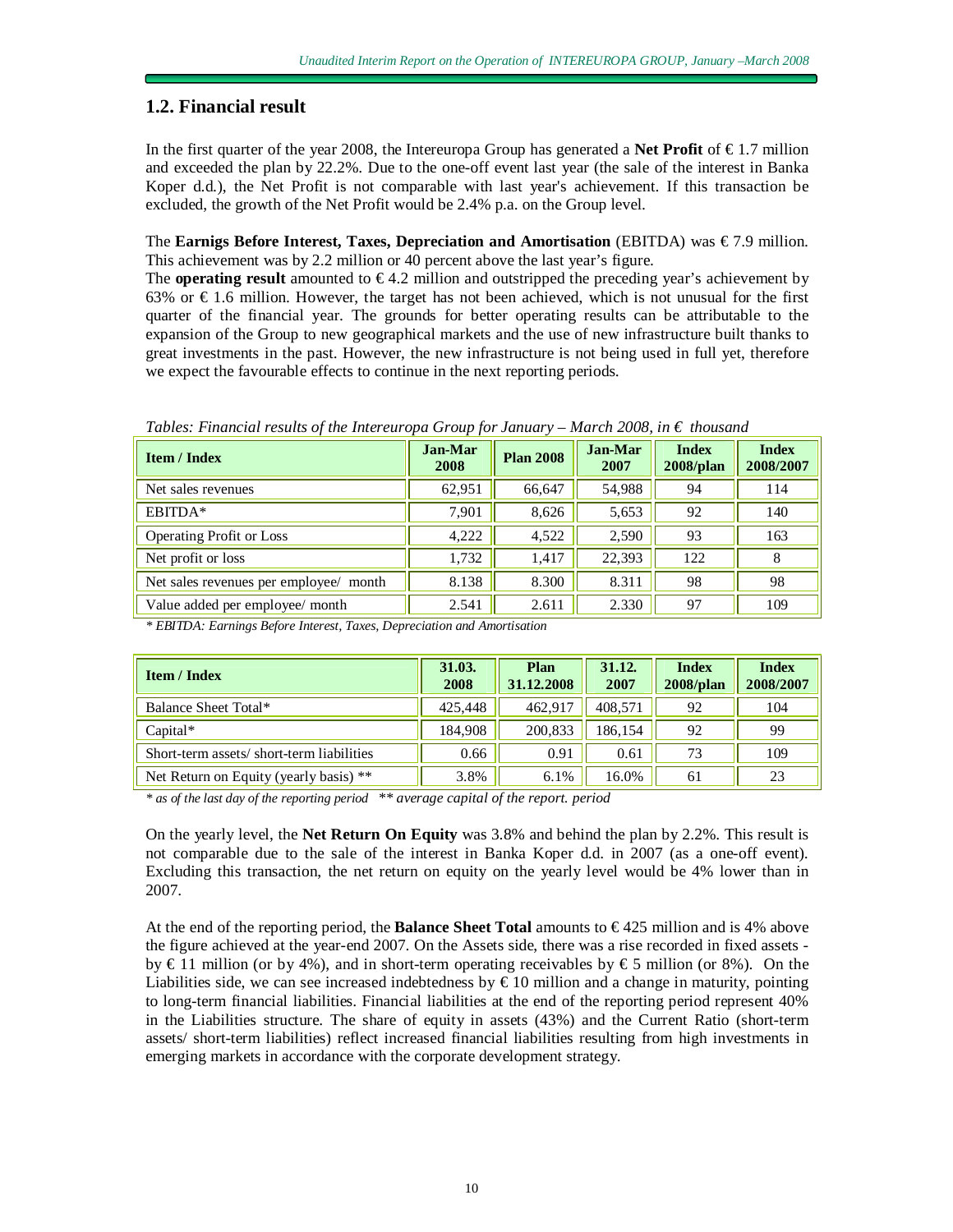#### **1.3. Investments in Fixed Assets**

In the first quarter 2008, the investments in fixed assets realized by the **Intereuropa Group** totalled  $\in$ 14,812 thousand, thereof 13,012 thousand in real estate and 1,800 thousand in equipment. The annual plan of investments was completed at the rate of 25.4 %.

|                  |        | <b>Real estate</b> |        | <b>Equipment</b> | <b>TOTAL</b> | $\frac{0}{0}$ |                      |
|------------------|--------|--------------------|--------|------------------|--------------|---------------|----------------------|
| Company          | Plan   | Realiz.            | Plan   | Realiz.          | Plan         | Realiz.       | of annual<br>realiz. |
| Intereuropa d.d. | 8,966  | 2,666              | 3.204  | 342              | 12.170       | 3.007         | 24.7                 |
| subsidiaries     | 36,638 | 10.346             | 9.475  | .458             | 46.113       | 11.804        | 25.6                 |
| <b>TOTAL</b>     | 45,604 | 13,012             | 12,679 | 1,800            | 58,283       | 14.812        | 25.4                 |

*Table: Overview of Investment in January – March 2008, in € thousand* 

In the first quarter of the year, the investments in fixed assets undertaken by the Parent Company **Intereuropa d.d.** amounted to  $\epsilon$ 3.0 million. The greatest investment of the reporting period was the second construction stage of the warehouse in our unit in Celje, worth  $\epsilon$ 2.3 million. In addition, there was the reconstruction of the hall for the throughput-warehouse in Maribor, the purchases of two forklift trucks for the unit in Ljubljana, equipment for access control and work-time registration system in several units, and loading ramps and transport line for the UPS delivery vans.

Our **Subsidiaries** invested  $\in$  11.8 million in fixed assets. The highest investment of the reporting period was made by the OOO Intereuropa-East, Moscow, worth  $\epsilon$ 9.4 million for the completion of the facilities in the Logistics Hub Moscow (Czechow). Other major investments worth mentioning are the completion of the logistics centre in Samobor (Croatia), the purchase of trucks in Croatia and Montenegro, and the modernization of computes/ IT equipment.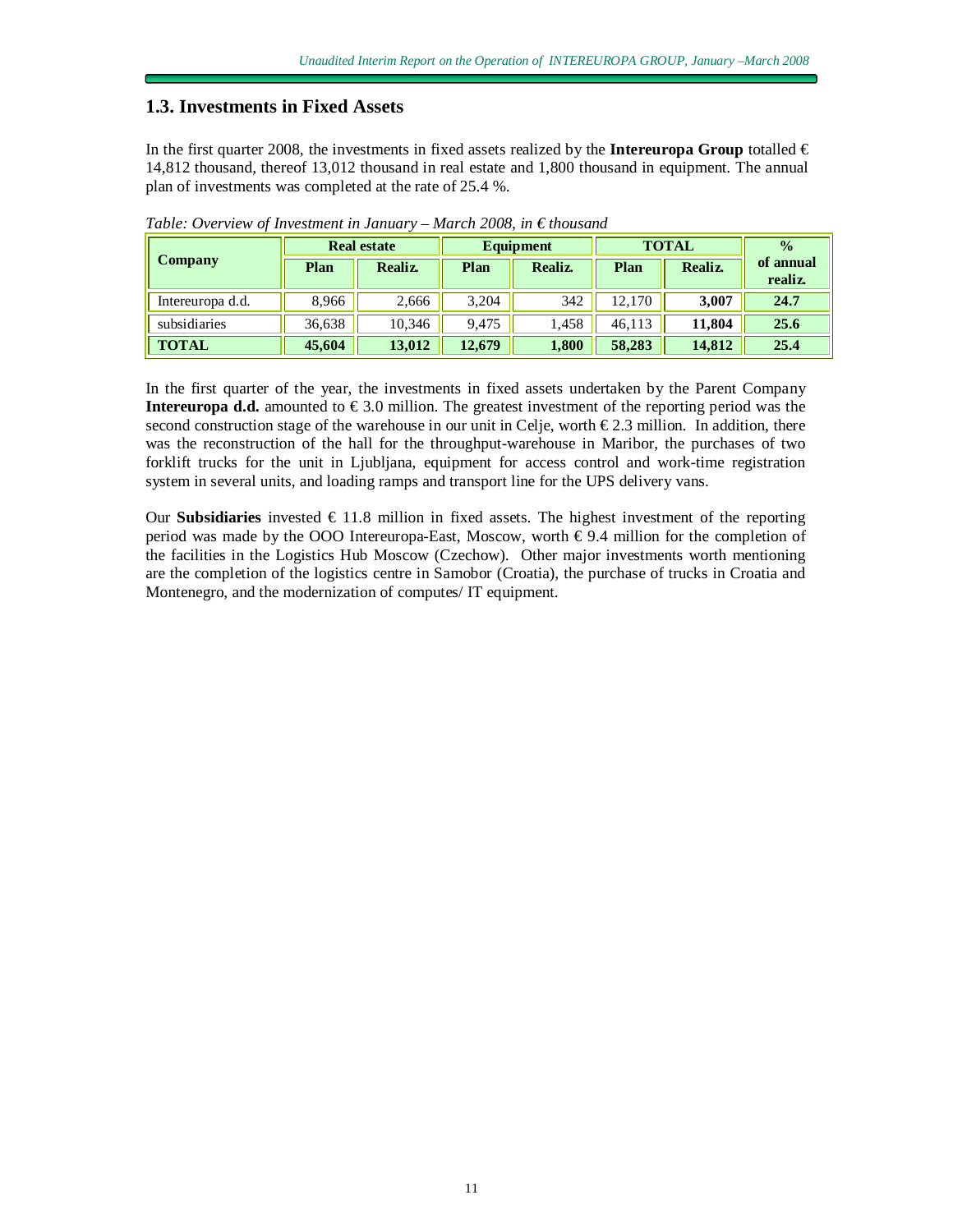### **1.4. Human Resources Management**

#### **Employment trends**

As of 31.03.2008, there were 2,705 employees in the Group, or 34 more than at the end of the year 2007. In most companies, incl. the Parent Company, there were practically no differences with the year-end 2007. Only the subsidiary OOO-Intereuropa East, Moscow, showed an increase in employment by 35 staff members dealing with the investment.

|   | <b>Country</b>  | 31.03.2008 | 31.12.2007 | <b>Jan-Mar</b><br><b>Variance</b><br>2008-2007 | <b>Index</b><br>08/07 |
|---|-----------------|------------|------------|------------------------------------------------|-----------------------|
|   | Slovenia        | 1.325      | 1.326      | - 1                                            | 100                   |
| 2 | Croatia         | 675        | 678        | $-3$                                           | 100                   |
| 3 | Other countries | 705        | 667        | 38                                             | 106                   |
|   | <b>TOTAL</b>    | 2.705      | 2.671      | 34                                             | <b>101</b>            |

*Table: Employees in the Intereuropa Group according to countries* 

#### **Human Resources Development**

| Table: Education and Training in the Intereuropa Group |  |  |  |
|--------------------------------------------------------|--|--|--|
|                                                        |  |  |  |

| Plan<br><b>Jan-Mar 2007</b><br>$(in \bigoplus$ | <b>Actual</b><br>Jan-Mar 2007.<br>(in €) | <b>Index</b><br>actual/plan | Actual/<br>employee | No. of<br>hours | No. of<br>hours/<br>employee |
|------------------------------------------------|------------------------------------------|-----------------------------|---------------------|-----------------|------------------------------|
| 20,000                                         | 61.057                                   |                             | ندڪ                 | 10.442          |                              |

The inflow of new knowledge has been provided by new recruitment, organizing training on all levels of operation, and by internal transfer of knowledge and good practices between the Group members.

During the reporting period, there were 10,442 hours dedicated to in-service education and training, which is 4 hours per employee. There were 29% of employees or 4% more than last year (25%) included in our training forms - but only one half of the planned scheme was implemented. The Parent Company held the highest share in the training scheme or 9 hours per employee (compared with 6 hours in first quarter last year).

Our attention focused on the development and training in **leadership skills.** The participants of the Second Intereuropa School of Management dealt with the topic Successful leadership in the Module 2. Fifteen key employees from the subsidiaries abroad were included in this School, aiming to achieve the uniform standards of leadership.

As usual, the greatest share of training was dedicated to **logistics** (for users of the new software supporting the sales; novelties in customs clearing, origin of goods, transit procedures, proper packaging).

A lot of hours were spent on **foreign language courses** for the English and Italian language.

We have performed the prescribed internal and external training and tests on **occupational safety and health,** fire safety, handling with dangerous goods (ADR), and introduced specific and technical skills, such as computer-related skills, work-time registration, a workshop on efficient resolving of complaints and conflict situations, and various other forms of technical training and qualification.

Our efforts were dedicated to encourage the **internal transfer of knowledge** and "good practices" within the Group.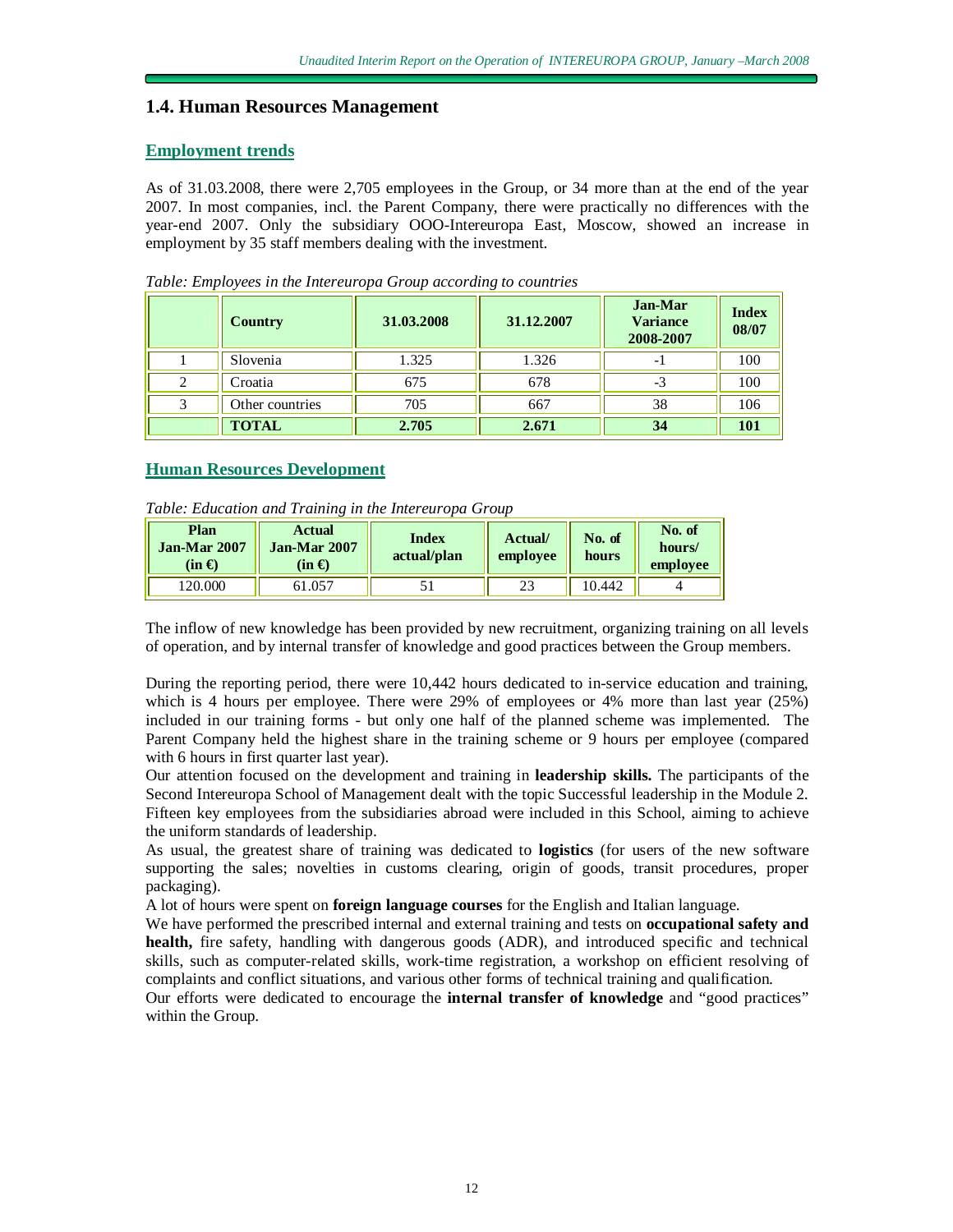#### **Introduction of Information support to HR function and Payroll Account**

The purpose of introducing the information support to the HR function and Payroll Account was the harmonization of information solutions supporting the processes in the Group, the elimination of errors incurring from the transmissions from one IT solution to another, and the integration of these data on the level of the Slovenian part of the Group without the need for interface programming or making double entries.

In January 2008, we completed the first stage of the Project introducing this solution to the Slovenian part of the Intereuropa Group. The new application was used in the payout for all the companies for which the payroll account is executed in the Slovenian part of the Group, involving ca.1,400 employees or 6 different payroll account systems.

As a subproject under the new IT solution implementation project, we centralized and unified the work-time registration system in the Slovenian part of the Group and integrated it with the Payroll Account Module.

The next project phase, envisioned to last for the entire reporting year, is the synchronisation of the HR records with the application for work-time registration, and the establishing of the "HR Development Module" and the "Training Within the Module" and the subproject of access control in the Koper commercial building.

#### **Creating the organizational culture and work atmosphere in the company**

We have implemented a variety of activities contributing to promote and maintain good health and well-being of our employees, and also granted financial aid to our staff or their family members who had to cope with inferior financial and difficult health condition  $(\epsilon 21$  thousand), bestowed gifts on our female co-workers for the Women's Day, offered our holiday accommodation facilities (in Kranjska Gora, Rogla, the Olimje and Čatež Spa), and started with preparations for the 24th Intereuropa Games (Intereuropiada).

#### **Concern for health and occupational safety**

There were 135 employees referred to the preventive, preliminary, periodical or special medical checks. Then followed the preventive medical checks of employees aged above 45 who are using the screen for more than 4 hours daily at their workplace.

We introduced certain restrictions for older employees with health problems, relating to hoisting and carrying a heavier load, prohibition of work at height, shorter intervals for check-ups, work outside noisy areas, prohibition of night work, and imposed the use of personal protection equipment.

During the reporting term, 8 employees were injured at work in the Slovenian part of Intereuropa d.d., and 4 in the subsidiaries. The analysis of accidents proved that the injuries occurred mainly due to the personal factor of each individual (lack of care /attention, improper approach to work, by fault of others – crash, neglecting the use of personal protective equipment, etc.).

Occupational safety and health, as well as fire safety will need more attention in the future, also to comply with the new legislation that imposes additional requirements on employees.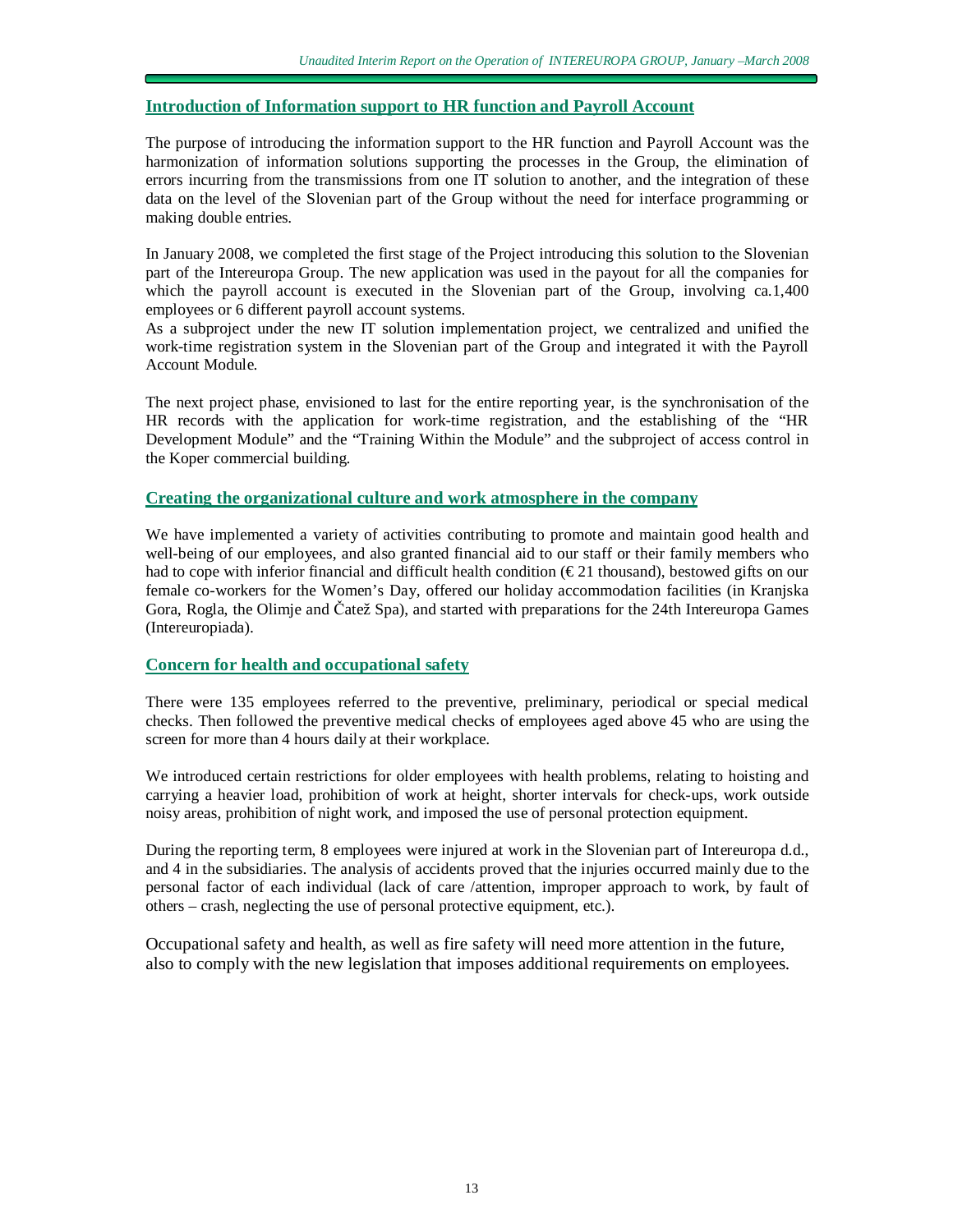## **1.5. Total Quality Management**

#### **Maintaining the ISO 9001:2000 System**

In the companies with certification, we have issued the obligatory report on quality management for the year 2007. The management review showed that the quality management system is being maintained, however, changes are required in the processes measurement, assessment of suppliers and implementation of the recommendations made by external or internal audits.

We have updated the Quality Management Manual in accordance with the changes to the powers / authorizations in the Company, and completed the Rules of Procedure with the rules on the customer audits or external audits resp., under the 'other party' principle.

The persons responsible in other units were requested to review the adequacy of the QM indices, to determine the QM goals for 2008, to assess the suppliers and to address the recommendations made by external or internal audits.

#### **Establishing the Environmental Management System under the ISO 14001:2004 Standard**

Activities on appointing the Environmental Manager (Project Manager for Environmental Management) were launched in the first quarter of the year.

In March, we engaged some technical services and staff members from the Logistics Solutions Area to prepare the data on the quantity of waste and fractions thereof collected according to the business units for the year 2007, and we prepared the obligatory report on the quantity of waste for the Slovenian Environment Agency (ARSO). This report has covered the entire Intereuropa d.d. for the first time.

#### **Internal quality of service auditing**

In the first half of March, we prepared the internal audit on

- Quality Management Process applied by the Managing Board in Koper (of Intereuropa d.d.) and the Management Boards of Intereuropa, Logističke usluge, d.o.o., Zagreb.
- Human Resources Management process
- Investment and property (real estate) management process
- Project Management process.

The findings from the internal audits were used to improve the business processes.

#### **External quality of service audit by the Customer**

There were two external audits under the 'other party' principle. The audits were executed by the customer.

- Timab in FIP PE Koper
- Ecolab in FLR PE Maribor

Both audits show that the customers have no major comment to the operation.

#### **External quality of service audit by the certification authority**

External audits for certification of the companies (Intereuropa d.d., Intereuropa Transport d.o.o., and Intereuropa Logističke usluge, d.o.o. Zagreb) are scheduled to start in April. In March, the preparations were made for external audits of all the three certified companies.

The units in Ljubljana, Jesenice, the Managing Board and Joint Services in Koper, Intereuropa Transport d.o.o. and the subsidiary in Rijeka will be audited.

#### **Development**

From some customers, we have perceived the need for certification under the ISO 9001:2000 standard in the subsidiary Intereuropa Transport & Spedition GmbH.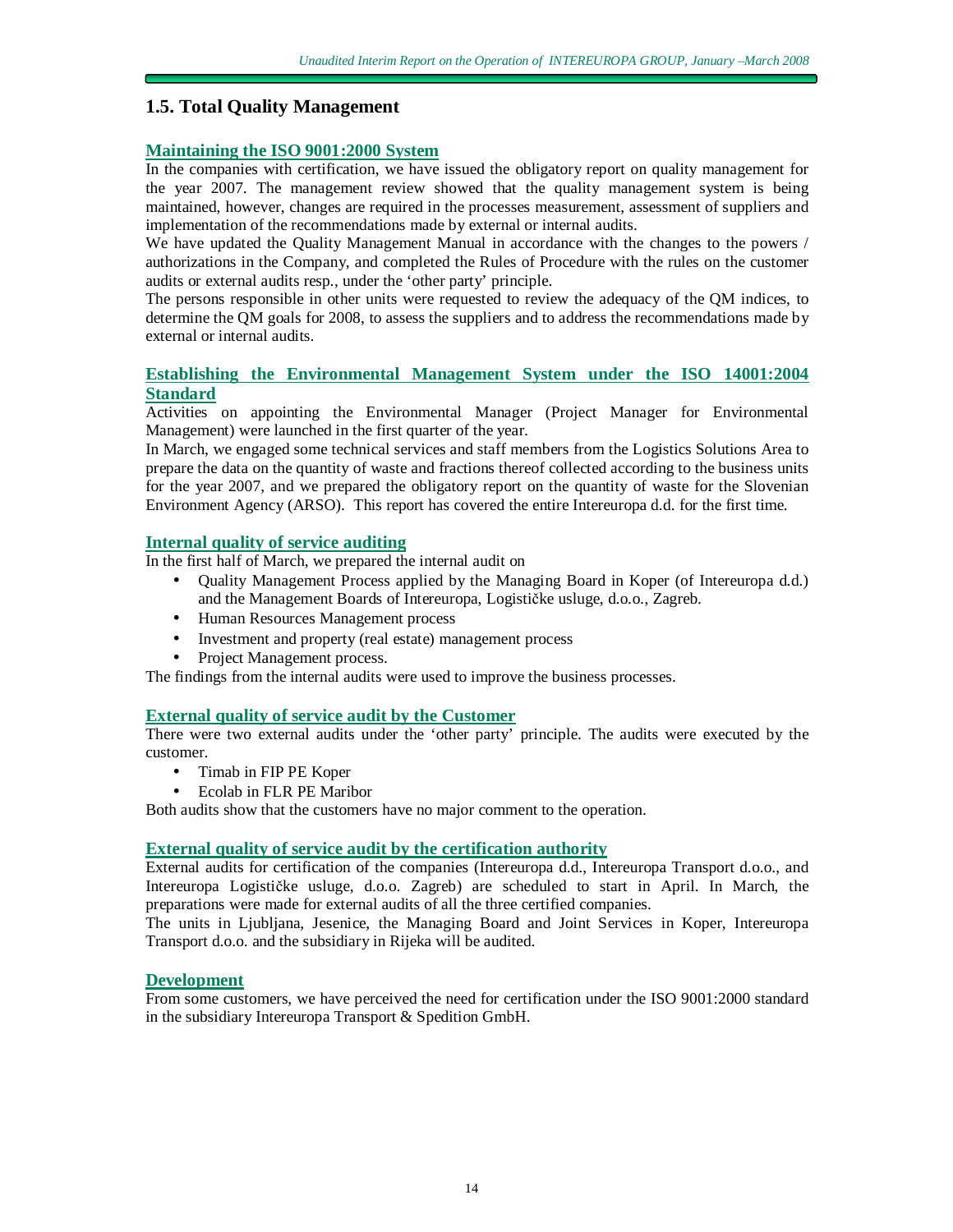#### **1.6. Creating Value for Shareholders**

#### **Share Trading**

The adverse trend of the rates in the Ljubljana Stock Exchange, which has persisted since October 2007, has been traced during the first quarter of this year as well. The unaudited business results 2007 of the companies listed on the Stock Exchange that were released in February did not turn the rates of shares upwards.

The Slovenian Stock Exchange Index (SBI20) lost 23.7% of its value during the first three months 2008. The IEKG share lost 15.4% during this term. As at 31 March 2008, the average rate was  $\epsilon$ 32.09 and the market capitalisation was  $\epsilon$ 253,588 thousand.

The turnover achieved by the Intereuropa share during the first quarter this year was  $\epsilon$  10,491 thousand, with the average daily turnover of  $\epsilon$  175 thousand. The trading comprised 285,685 of IEKG shares. Compared with the same term last year, the turnover recorded in the first three months 2008 was lower by twenty %.

The book value of the share as of the cut-off day was EUR 20.22  $\epsilon$ The **Net Profit per Share ratio** in the term January-March 2008 came to EUR 0.14 per share <sup>2</sup>.



*Figure: The movement of the IEKG Share price and turnover, against the Slovenian Stock Exchange Index (SBI) in January –March 2008*

-

 $1$  Capital at the end of accounting period/ number of ordinary shares issued

 $2$  Net profit or loss from the accounting period/ number of ordinary shares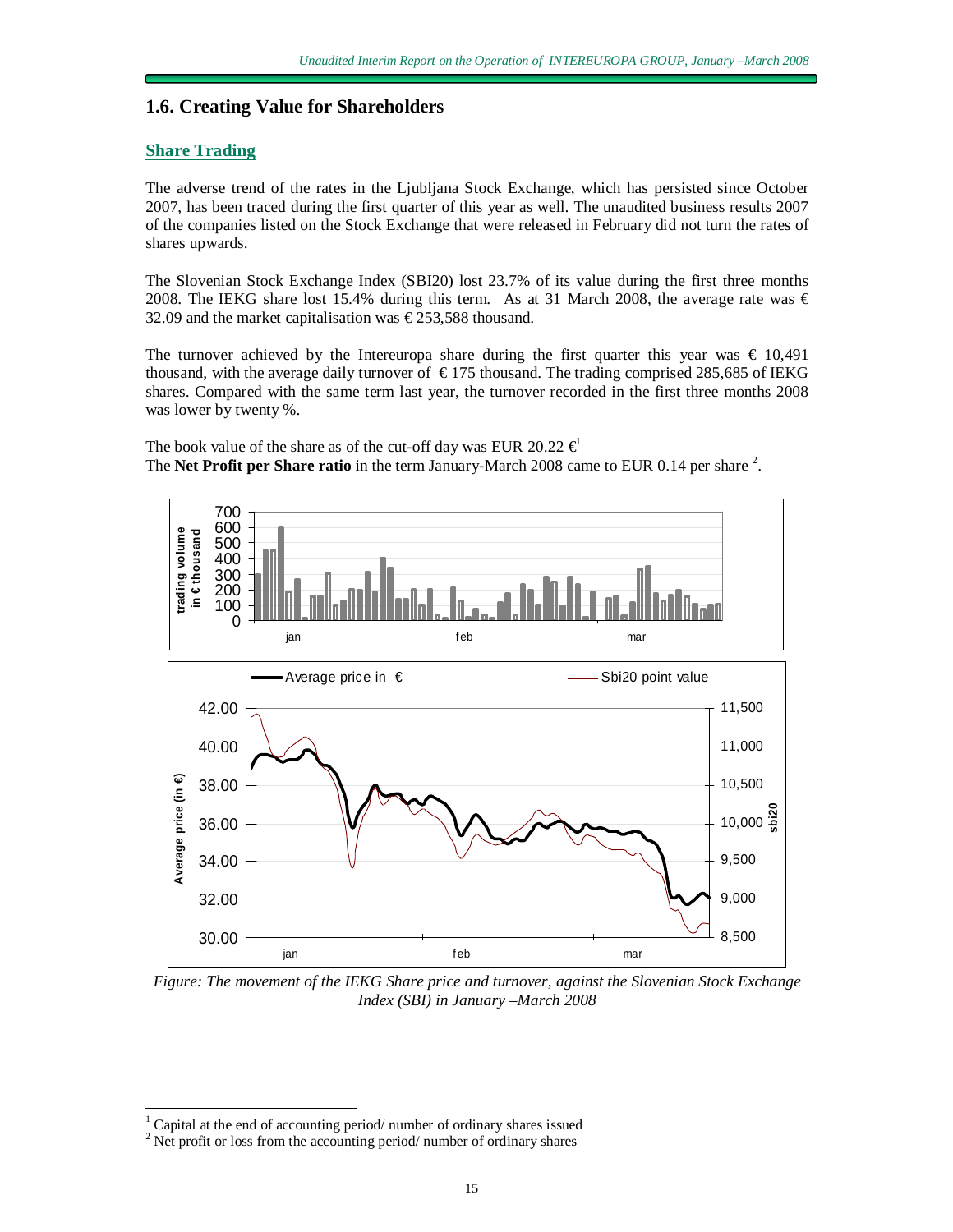### **Ownership structure**

Among the top ten shareholders, there was a major change in the shareholding of the Equity Investment Fund NFD1 Delniški investicijski sklad d.d., which has increased its shareholding from 3.83% (as at 31.12.2007) to 4.95% (as at 31.03.2008) through the purchase of 88,524 IEKG shares. In the middle of April this shareholder informed us that it has achieved the significant share in our company: 5.002 percent.

The shareholdings held by foreign investors fell by 0.3 percentage points below the figure as at  $31<sup>st</sup>$ December 2007. Foreign investors held 201,109 IEKG shares as at 31.03.2008, or 2.5%.

On the last day of March, there were 5,958 shareholders entered in the Share Register of Intereuropa d.d., or 363 shareholders more than on 31<sup>st</sup> December 2007.

|                                          | 31.03.2008              |                          | 31.12.2007              |                   | Number of<br>index<br>shareh. as<br>mar08/ |       |
|------------------------------------------|-------------------------|--------------------------|-------------------------|-------------------|--------------------------------------------|-------|
|                                          | no. of<br><b>shares</b> | <b>Share-</b><br>holding | no. of<br><b>shares</b> | Share-<br>holding | оf<br>31.03.2008                           | dec07 |
| Natural persons                          | 1,773,056               | 22.44%                   | 1,769,269               | 22.39%            | 5,703                                      | 100   |
| - thereof, employees                     | 516,480                 | 6.53%                    | 524,612                 | 6.64%             | 494                                        | 98    |
| Luka Koper d.d. (Port of Koper<br>Corp.) | 1,960,513               | 24.81%                   | 1,960,513               | 24.81%            |                                            | 100   |
| Enterprises                              | 235,923                 | 2.99%                    | 218,008                 | 2.76%             | 183                                        | 108   |
| Financial companies                      | 2,680,233               | 33.91%                   | 2,701,935               | 34.19%            | 65                                         | 99    |
| Kapitalska družba d.d. *                 | 777,762                 | 9.84%                    | 777,762                 | 9.84%             | 5                                          | 100   |
| Slovenska odškodninska družba<br>d.d.    | 474,926                 | 6.01%                    | 474,926                 | 6.01%             |                                            | 100   |
| <b>TOTAL</b>                             | 7,902,413               | 100.00%                  | 7,902,413               | 100.00%           | 5,958                                      | 100   |

*Table: The shareholders structure as of 31.03.2008* 

*\* Includes KSPPS, KVPS and SODPZ, PPS (First Pension Fund)*

#### *Table: Major shareholders as of 31.03.2008*

|                  |                                                | 31.03.2008              |                          | 31.12.2007              |                   | index                       |
|------------------|------------------------------------------------|-------------------------|--------------------------|-------------------------|-------------------|-----------------------------|
|                  | <b>Shareholder</b>                             | no. of<br><b>shares</b> | <b>Share-</b><br>holding | no. of<br><b>shares</b> | Share-<br>holding | mar <sub>08</sub><br>/dec07 |
| 1.               | LUKA KOPER. D.D.                               | 1,960,513               | 24.81%                   | 1,960,513               | 24.81%            | 100                         |
| 2.               | KAPITALSKA DRUŽBA, D.D.                        | 719,797                 | 9.11%                    | 719,797                 | 9.11%             | 100                         |
| 3.               | SLOVENSKA ODŠKODNINSKA DRUŽBA<br>D.D.          | 474,926                 | 6.01%                    | 474,926                 | 6.01%             | 100                         |
| $\overline{4}$ . | NFD 1 DELNIŠKI INVESTICIJSKI SKLAD<br>D.D.     | 391,273                 | 4.95%                    | 302,749                 | 3.83%             | 129                         |
| 5.               | INFOND ID, D.D.                                | 323,489                 | 4.09%                    | 337,839                 | 4.28%             | 96                          |
| 6.               | <b>BANKA CELJE D.D.</b>                        | 287,993                 | 3.64%                    | 287,993                 | 3.64%             | 100                         |
| 7.               | ZAVAROVALNICA TRIGLAV, D.D.                    | 213,640                 | 2.70%                    | 213,640                 | 2.70%             | 100                         |
| 6.               | VS PROBANKA GLOBALNO NALOŽBENI<br><b>SKLAD</b> | 170,000                 | 2.15%                    | 170,000                 | 2.15%             | 100                         |
| 9.               | VS TRIGLAV STEBER I, D.D.                      | 144,777                 | 1.83%                    | 170,147                 | 2.15%             | 85                          |
| 10.              | KD RASTKO, delniški vzajemni sklad             | 123,117                 | 1.56%                    | 123,117                 | 1.56%             | 100                         |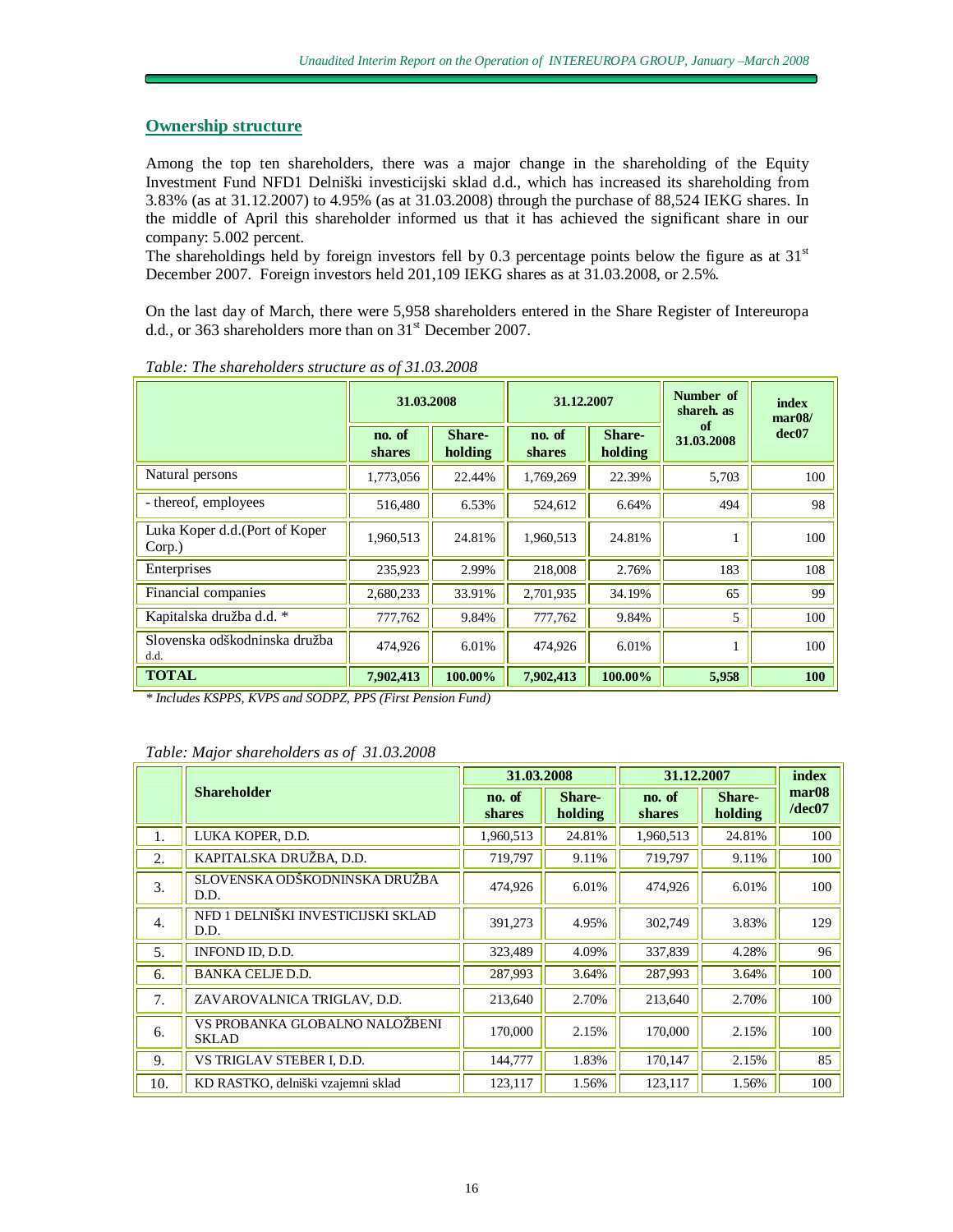| <b>Managing Board</b>                                         | no. of shares | Share-<br>holding |
|---------------------------------------------------------------|---------------|-------------------|
| ANDREJ LOVŠIN, M.A., President of Managing Board              | 49,650        | 0.628 %           |
| MARKEŽIČ ZVEZDAN, Deputy President of Managing Board          | 3.094         | 0.039%            |
| JONKE ONDINA, Member of Man. Board– Human Resources Executive | 3,080         | 0.039%            |

*Tables: Shares held by members of Managing Board and Supervisory Board, as of 31.03.2008* 

| <b>Superisory Board</b>                            | no. of shares | Share-<br>holding |
|----------------------------------------------------|---------------|-------------------|
| NEVIJA PEČAR Deputy President of Supervisory Board | 4.185         | 0.053%            |
| VINKO REBULA, Member of Suprevisory Board          | 450           | $0.006\%$         |

#### **Own shares**

Intereuropa d.d. does not have its own share portfolio. The Company does not have any authorized capital and has not increased its share capital stock.

#### **Dividend policy**

The Managing Board will re-define the Dividend Policy and bring it in line with the new policy of the expansion of the Group to foreign markets, in the updated Corporate Development Plan 2012 of the Intereuropa Group 2012.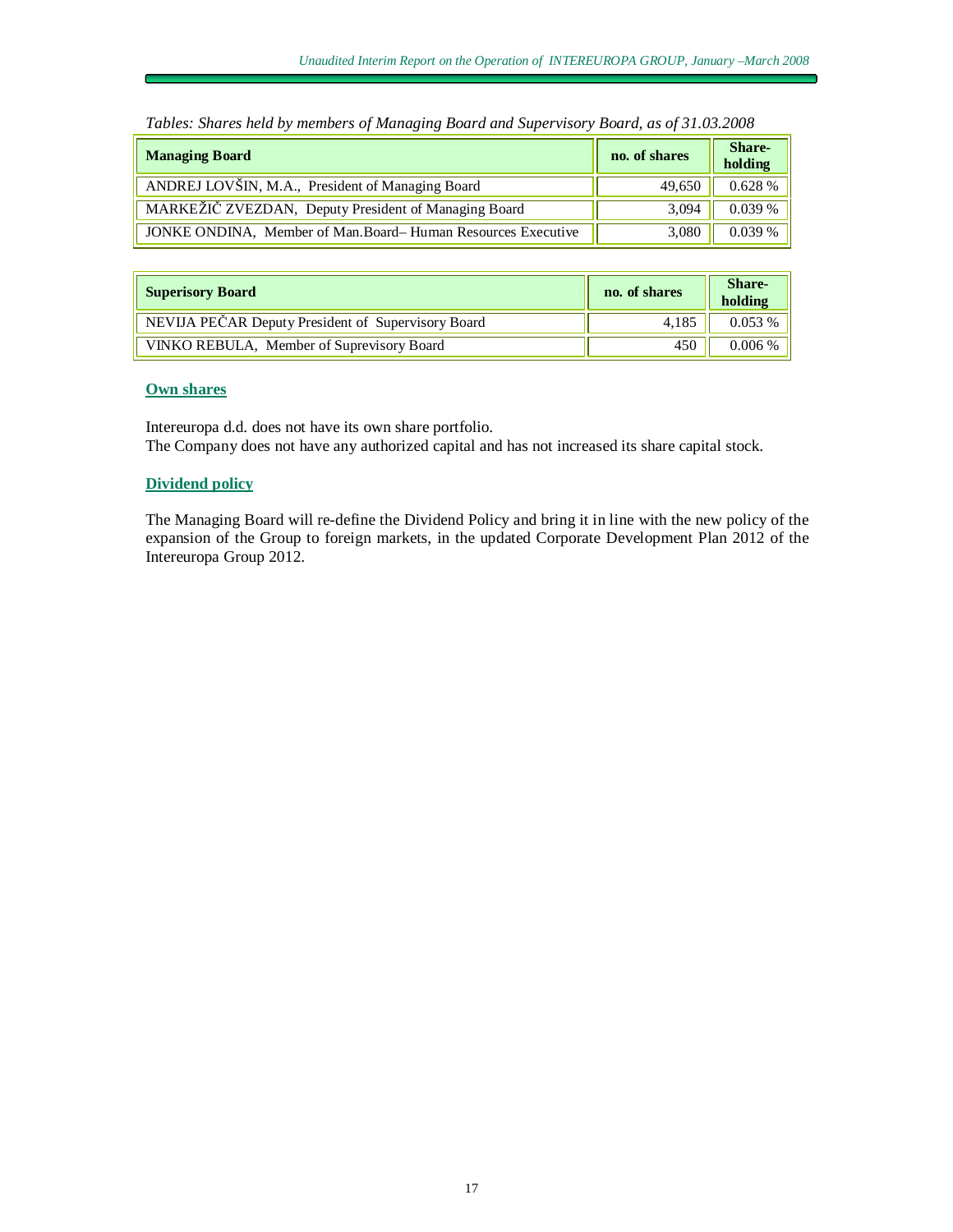## *2. OPERATION OF THE COMPANY INTEREUROPA d.d.*

| <b>Item / Index</b>                                          | <b>Jan-Mar</b><br>2008 | <b>Plan 2008</b>   | Jan-Mar<br>2007 | <b>Index</b><br>$2008$ /plan  | <b>Index</b><br>2008/2007  |  |
|--------------------------------------------------------------|------------------------|--------------------|-----------------|-------------------------------|----------------------------|--|
| Net sales revenues                                           | 34,686                 | 37,438             | 33,109          | 93                            | 105                        |  |
| <b>Continental Transport</b>                                 | 11,868                 | 12,946             | 11,259          | 92                            | 105                        |  |
| <b>Logistics Solutions</b>                                   | 3,868                  | 4,029              | 3,765           | 96                            | 103                        |  |
| <b>Intercontinental Transport</b>                            | 17,384                 | 18,899             | 16,674          | 92                            | 104                        |  |
| Other services                                               | 1,566                  | 1,563              | 1,411           | 100                           | 111                        |  |
| EBITDA*                                                      | 2,269                  | 2,517              | 2,459           | 90                            | 92                         |  |
| <b>Operating Profit or Loss</b>                              | 1,096                  | 1,287              | 1,286           | 85                            | 85                         |  |
| Net Profit or Loss                                           | 1,137                  | 465                | 22,216          | 245                           | 5                          |  |
| Net sales revenues per employee/ month                       | 12.504                 | 13.147             | 12.257          | 95                            | 102                        |  |
| Value added per employee/month                               | 2.850                  | 2.877              | 2.739           | 99                            | 104                        |  |
| * EBITDA: Poslovni izid pred obrestmi, davki in amortizacijo |                        |                    |                 |                               |                            |  |
| <b>Item / Index</b>                                          | 31.03<br>2008          | Plan<br>31.12.2008 | 31.12.<br>2007  | <b>Indeks</b><br>$2008$ /plan | <b>Indeks</b><br>2008/2007 |  |
| Balance Sheet Total*                                         | 326,652                | 354,163            | 313,071         | 92                            | 104                        |  |
| Capital*                                                     | 159,753                | 157,224            | 159,127         | 102                           | 100                        |  |

#### *Tables: Operations of Intereuropa d.d. in January-March* 2008, *in thousand*  $\epsilon$

*\* as of the last day of the reporting period \*\* average capital of the report. period*

Basic findings on the operations of Intereuropa d.d. in the period January – March 2008:

The **Net** Sales Revenue at  $\epsilon$  34.7 million is 7% below the plan although the turnover achieved was 5% higher than in the first quarter last year. According to business segments, the highest growth rate was recorded in Continental transport (+5%).

Current assets/Short-term liabilities . 0.68 0.65 0.53 105 129 Net Return on Equity (yearly level) \*\* 2.9% 0.4% 17.1% 707 17

- The **Operating result** of **€ 1.1 m** was 15% below the plan and the comparable achievement of the last year. Apart from the fall in the sales, the less favourable realization of the Operating Result than planned is attributable to the higher cost of materials (the seasonal cost of heating), higher expenses for allowances for receivables, and the fall in the sale of fixed assets. Compared with the last year, the operating costs are higher on the account of a rise in the **labour cost** as a result of the amended payroll system.
- The **Net Profit /Loss** of **€ 1.14 million** outstripped the plan for the reporting period by 145%. If the one-off transaction (the sale of interest in Banka Koper) were excluded, this year's Net Profit/Loss is lower by one quarter than the comparable term last year. The plan was exceeded thanks to considerably higher financial revenues from shares (only one fourth thereof are stated in the plan) and lower expenses for interest.
- The annual **Net Return On Equity** is **2.9% p.a.**, which is 2.5 percentage point above the Plan and 1.0 percentage point below the last year's result (excluding the sale investment in Banka Koper). The reasons for underachievement were explained in the preceding item.
- The **employee-related indexes** show that sales efficiency and added value per employee were slightly improved over the last year's achievements. The former is 5% behind, the latter 1 percent.
- In the structure of Assets, the **share of capital** represents  $49\%$  (51% as at 31<sup>st</sup> December 2007), and the **current ratio** is  $0.74$  ( $0.57\%$  as at  $31<sup>st</sup>$  December 2007). A significant influence on the improved current ratio is attributable to the changed maturity of the loans raised and the growth of short-term loans granted.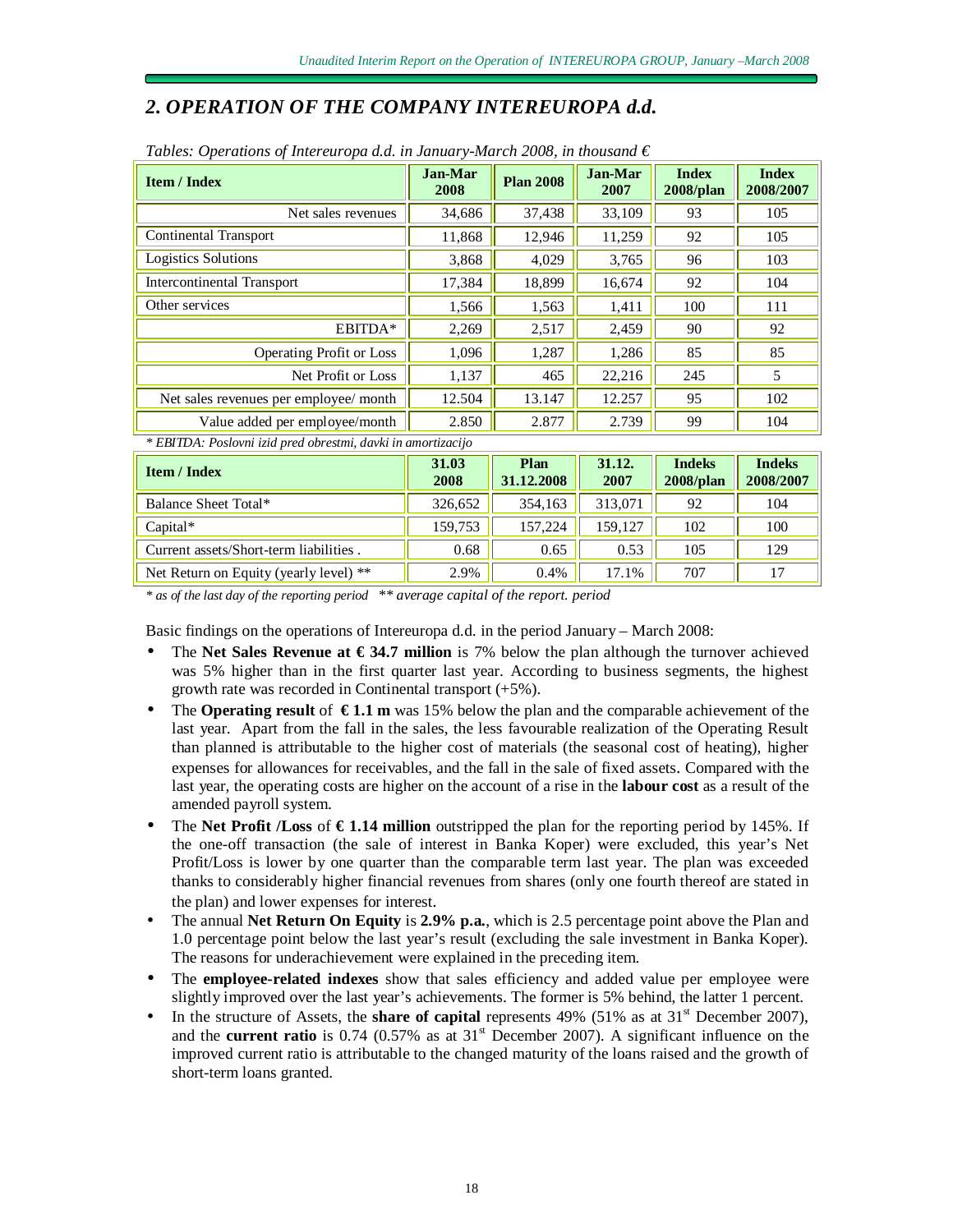## **C. FINANCIAL REPORT**

The financial statements of the Parent Company and the consolidated financial statements for the Group are prepared in accordance with the law and the International Financial Reporting Standards (IFRS).

The same accounting guidelines were applied in the consolidated financial statements as in those of the Parent Company, as indicated in the Accounting Report for the financial year 2007.

The newly included companies in the Group in this year's first quarter (against the comparable three months last year) are:

- ITAR d.o.o., Zagreb (Croatia),
- Zetatrans A.D. Podgorica (Montenegro),
- TOV Intereuropa Ukraine, Kiev (Ukraine),
- TOV DDT, Onakivci, (Ukraine).

#### **Discontinuing Operation**

After the bankruptcy proceeding was instituted in the subsidiary Schneider & Peklar GmbH, Vienna (Austria) in January 2008, the company was excluded from the Group with effect from the end of 2007. For the sake of comparison, we deducted the revenues and expenses of the company Schneider & Peklar GmbH, Vienna, from the comparable data in consolidated income statement and presented the effect in the item Loss after taxes from the stoppage of operation in the amount of  $\epsilon$ 142 thousand.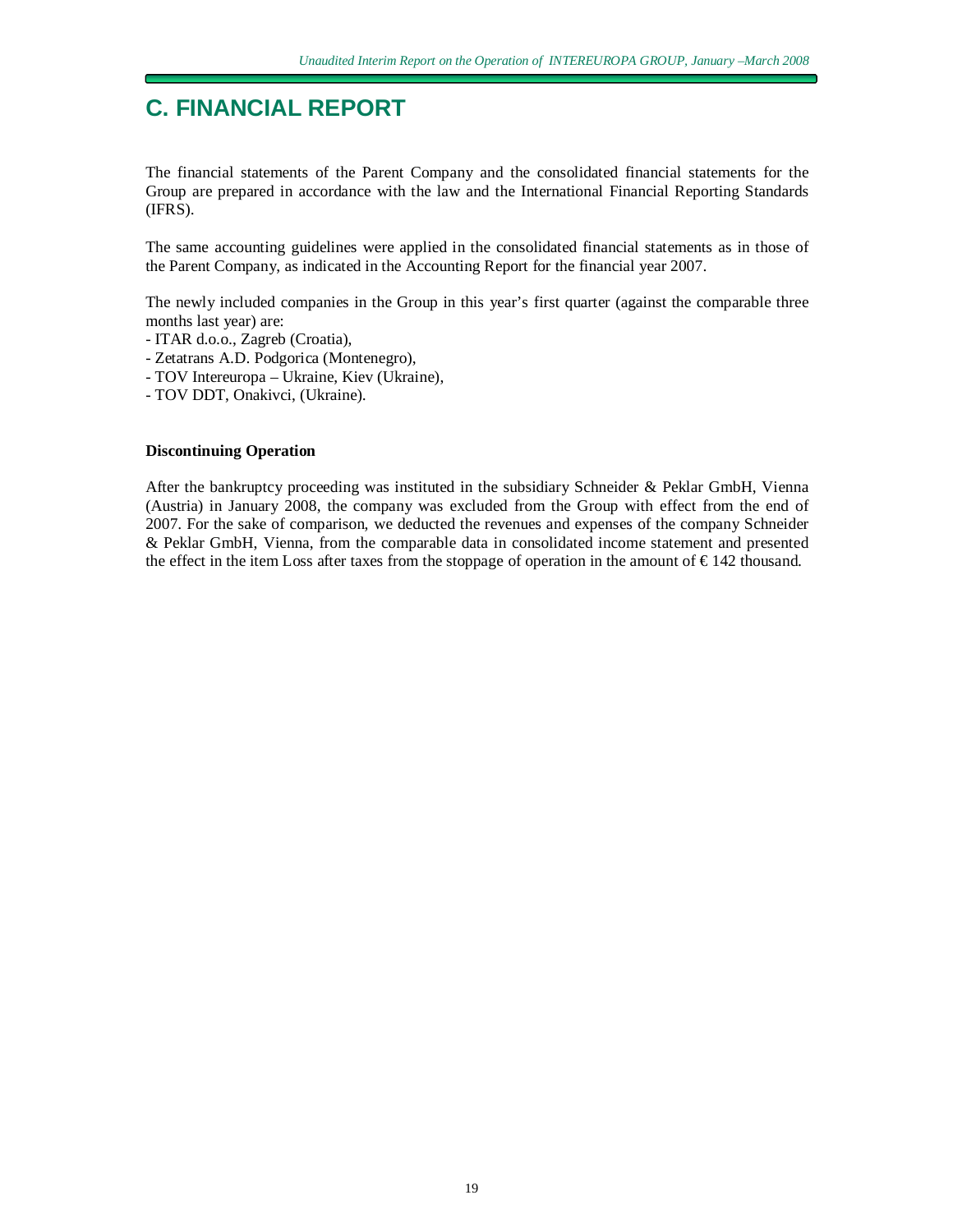## *1. FINANCIAL REPORT FOR THE INTEREUROPA GROUP*

# **1.1. Financial Statements of the Intereuropa Group**

#### **CONSOLIDATED INCOME STATEMENT OF INTEREUROPA GROUP for the reporting term 1 Jan – 31 Mar 2008**

| in €thousand                                                                                                                 | January -<br><b>March</b><br>2008 | January -<br><b>March</b><br>2007 | T<br>08/07 |
|------------------------------------------------------------------------------------------------------------------------------|-----------------------------------|-----------------------------------|------------|
| <b>NET SALES REVENUES</b>                                                                                                    | 62,951                            | 54,988                            | 114        |
| Other operating revenues                                                                                                     | 648                               | 142                               | 456        |
| Costs of goods, materials and services                                                                                       | 43,100                            | 38,958                            | 111        |
| Labour costs                                                                                                                 | 11,755                            | 9,763                             | 120        |
| Write-offs                                                                                                                   | 4,121                             | 3,425                             | 120        |
| a) Depreciation and revaluation operating expenses associated with intangible long-<br>term assets and tangible fixed assets | 3,679                             | 3,063                             | 120        |
| b) Current assets revaluation adjustments and write-offs                                                                     | 442                               | 362                               | 122        |
| Other operating expenses                                                                                                     | 401                               | 394                               | 102        |
| <b>OPERATING PROFIT OR LOSS</b>                                                                                              | 4.222                             | 2,590                             | 163        |
| Financial revenues from stakes                                                                                               | 27                                | 23,407                            | $\Omega$   |
| Financial revenues from loans given                                                                                          | 299                               | 11                                | 2,718      |
| Financial revenues from operating receivables                                                                                | 413                               | 299                               | 138        |
| Financial expenses from impairment and write-offs of financial investments                                                   | 11                                |                                   | 157        |
| Financial expenses from financial liabilities                                                                                | 2,369                             | 456                               | 520        |
| Financial expenses from operating liabilities                                                                                | 308                               | 149                               | 207        |
| PROFIT OF LOSS FROM ORDINARY ACTIVITIES                                                                                      | 2.273                             | 25,695                            | 9          |
| Corporation tax                                                                                                              | 487                               | 3,147                             | 15         |
| Deferred tax                                                                                                                 | 54                                | 13                                | 415        |
| NET PROFIT OR LOSS FROM ORDINARY ACTIVITIES                                                                                  | 1,732                             | 22,535                            | 8          |
| Net profit or loss after tax from suspension of operation                                                                    | $\Omega$                          | $-142$                            |            |
| NET PROFIT OR LOSS FOR THE PERIOD                                                                                            | 1,732                             | 22,393                            | 8          |
| Net profit or loss of the minority shareholdes                                                                               | 242                               | 109                               | 222        |
| Net profit or loss of the majotity shareholder                                                                               | 1,490                             | 22,284                            |            |
| Basic and adjusted earnings per share in $\epsilon$                                                                          | 0.19                              | 2.82                              | 7          |

The Notes to the Financial Statements are integral part of Financial Statements and have to be read as a whole.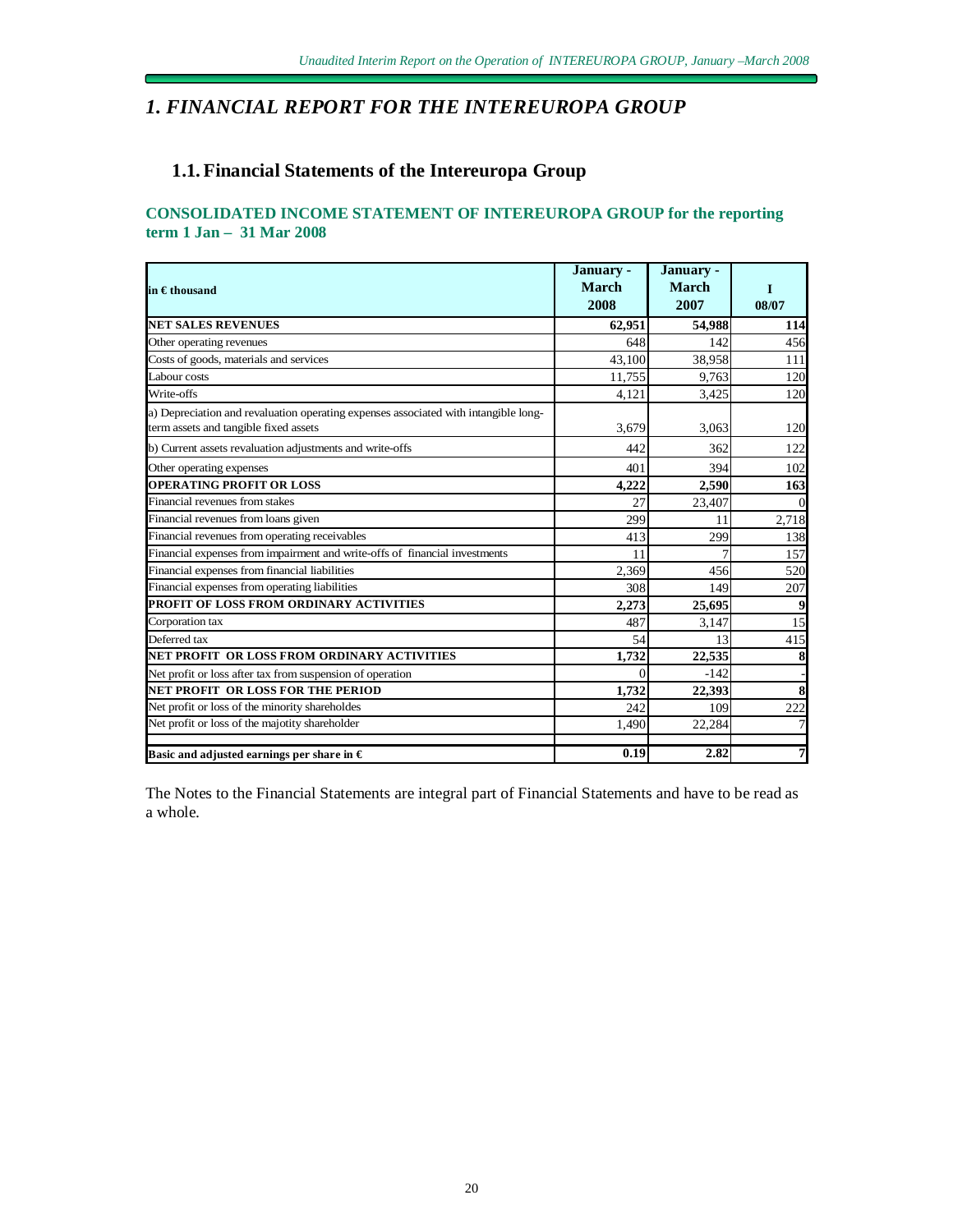## **CONSOLIDATED BALANCE SHEET OF INTEREUROPA GROUP as of 31.03.2008**

| $\mathop{\sf lin}\nolimits \in$ thousand                                  | 31.3.2008 | 31.12.2007 | $\mathbf I$<br>08/07 |
|---------------------------------------------------------------------------|-----------|------------|----------------------|
|                                                                           |           |            |                      |
|                                                                           |           |            |                      |
| <b>ASSETS</b>                                                             | 425,448   | 408,571    | 104                  |
| <b>LONG-TERM ASSETS</b>                                                   | 330.312   | 320,187    | 103                  |
| Intangible fixed assets and deferred items                                | 8,302     | 8,105      | 102                  |
| Tangible fixed assets                                                     | 296.491   | 285.086    | 104                  |
| Investment property                                                       | 12,031    | 12,831     | 94                   |
| Long-term financial investments                                           | 13,265    | 13.979     | 95                   |
| Long-term operating receivables                                           | 23        | 23         | 100                  |
| Deferred tax assets                                                       | 200       | 163        | 123                  |
| <b>SHORT-TERM ASSETS</b>                                                  | 88,482    | 83,927     | 105                  |
| Assets for sale                                                           | 1,326     | 2,105      | 63                   |
| <b>Inventories</b>                                                        | 137       | 150        | 91                   |
| Short-term financial investments                                          | 3,046     | 3,368      | 90                   |
| Short-term operating receivables                                          | 75.286    | 69.924     | 108                  |
| Cash                                                                      | 8,687     | 8,380      | 104                  |
| <b>SHORT-TERM DEFFERED ITEMS</b>                                          | 6,654     | 4,457      | 149                  |
| <b>SHORT-TERM ASSETS (with SHORT-TERM DEFFERED ITEMS)</b>                 | 95.136    | 88,384     | 108                  |
| <b>LIABILITIES</b>                                                        | 425,448   | 408,571    | 104                  |
| <b>CAPITAL</b>                                                            | 184,908   | 186,154    | 99                   |
| Capital of majority shareholder                                           | 173,182   | 174,143    | 99                   |
| Called-up capital                                                         | 32.976    | 32.976     | 100                  |
| Capital reserves                                                          | 49,403    | 49.403     | 100                  |
| Reserves from profit                                                      | 12,156    | 12,008     | 101                  |
| Revaluation surplus                                                       | 5,518     | 6,029      | 92                   |
| Net profit/loss brought forward                                           | 75,560    | 49,557     | 152                  |
| Net profit or loss for the financial year                                 | 1.490     | 26,063     | 6                    |
| Consolidation capital adjustment (exschange rate translation differences) | $-3,921$  | $-1,893$   | 207                  |
| <b>Capital of minority shareholders</b>                                   | 11,726    | 12.011     | 98                   |
| PROVISIONS AND LONG-TERM ACCRUED ITEMS                                    | 3,294     | 3,304      | <b>100</b>           |
| <b>LONG-TERM LIABILITIES</b>                                              | 103,944   | 81,331     | 128                  |
| Long-term financial liabilities                                           | 100,591   | 77,796     | 129                  |
| Long-term operating liabilities                                           | 2.473     | 2,517      | 98                   |
| Deferred tax liability                                                    | 880       | 1.018      | 86                   |
| <b>SHORT-TERM LIABILITIES</b>                                             | 133,302   | 137,782    | 97                   |
| Short-term financial liabilities                                          | 71.035    | 83.640     | 85                   |
| Short-term operating liabilities                                          | 62,267    | 54.142     | 115                  |

The Notes to the Financial Statements are integral part of Financial Statements and have to be read as a whole.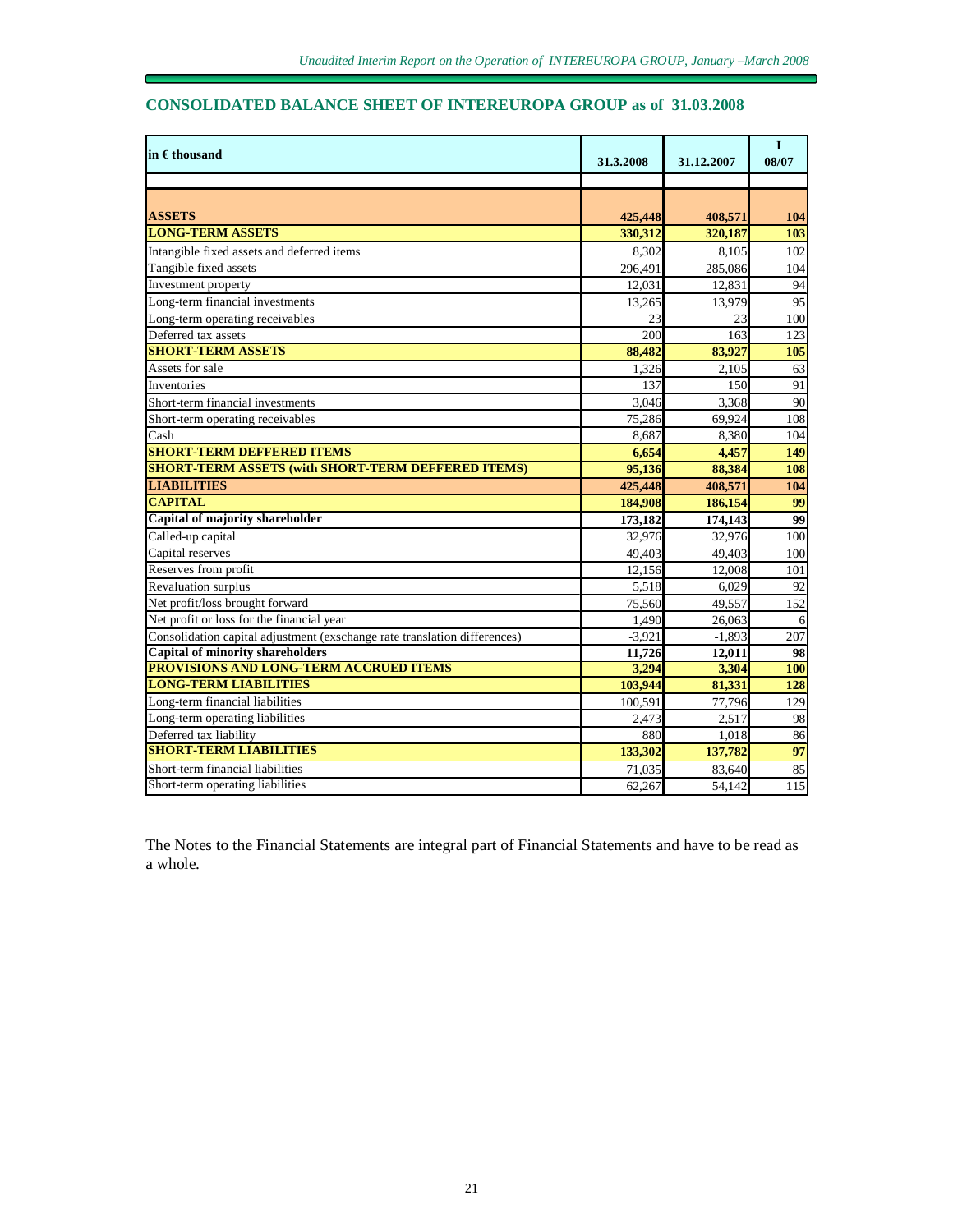## **1.2. Notes to Financial Statements of the Intereuropa Group**

#### **a) Notes to the INCOME STATEMENT**

The **Net sales revenue** of Intereuropa Group of  $\epsilon$  62,951 thousand was 14 % (or  $\epsilon$ 7,963 thousand) above the figure achieved in the comparable term last year, while **costs of goods, material and services** increased by 11 % (or  $\in$  4,142 thousand).

**Other operating revenue of** € 648 thousand mainly stand for the revenues from paid receivables for which the allowance for receivables was made in the preceding years, and the revenues from the damages received from insurance companies.

**Amortisation and depreciation expense, write-offs** came to € 4,121 thousand and stand for the amortisation of the intangible and depreciation of tangible fixed assets  $\epsilon$  3,679 thousand, and the remaining part € 442 thousand relates to the allowance for trade receivables.

The **Operating Profit or Loss** for the reporting term came to  $\epsilon$ 4,222 thousand and was 63 % (or  $\epsilon$ 1,632 thousand) above the figure achieved in the comparable term last year, resulting from a higher rise in net sales revenue which exceeded the growth of operating expenses.

The **Financial revenue from shares in** the amount of  $\epsilon$ 27 thousand stand for the net profit attained from the jointly controlled company, whereas the last year's figure primarily reflects the profit realized by the proceeds from the disposal of shares held in Banka Koper d.d.

In the **Financial Expenses,** the expenses for bank loans raised for investments in tangible fixed assets have grown by  $\epsilon$ 1,913 thousand over the comparable term last year.

The **Profit** or loss from ordinary activities came to  $\epsilon$  2,273 thousand. It is lower than last year by  $\epsilon$ 23,422 thousand primarily as a result of the capital gains achieved last year.

Taking into account the tax on corporate profit, the Intereuropa Group generated the **Net Profit** or Loss of **€ 1,732 thousand** in the first quarter this year.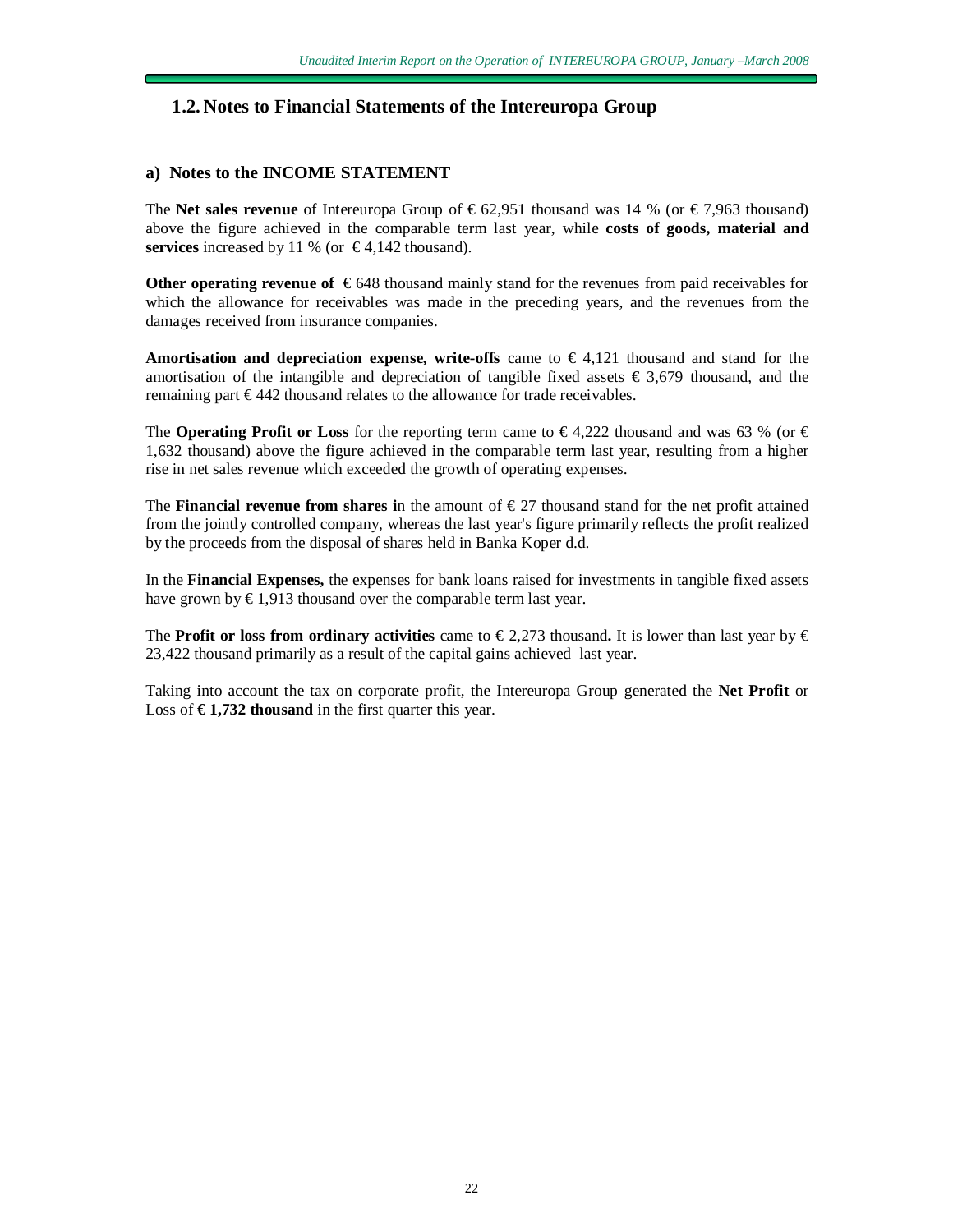#### **b) Notes to the BALANCE SHEET**

#### **LONG-TERM ASSETS**

In **Tangible fixed assets (Plant, Property and equipment), we have recorded a rise of 4% (or by**  $\in$ 11,405 thousand) thanks to new investments in tangible fixed assets that were higher than depreciation.

Most of the **Long-term financial investments** relate to the Parent Company. The 5% decrease has resulted from the revaluation to fair value following the decreased value of securities in the Stock Exchange.

#### **Short-term assets**

The **Short-term** assets (excl. Accruals and Deferrals) show an increase by 5% (or  $\in$  4,555 thousand), attributable to higher trade receivables.

Assets held for sale valued  $\epsilon$ 1,326 thousand represent the real property held for sale.

**Short-term <b>financial investments** €3,046 thousand primarily relate to short-term deposits and shortterm loans granted to other companies.

As of 31.03.2008, the **Short-term Deferred Costs and Accrued Revenues** were recognized in the amount of  $\epsilon$  6,654 thousand. They mainly comprise short-term accrued revenues in the amount of direct costs incurred, which are expected to be covered, and accrued (uninvoiced) customs duty.

The **Capital** of the Group was recognised at  $\in$  184,908 thousand and was 1% lower than on the comparable cut-off date (or  $\text{\textsterling}1,246$  thousand).

The decrease is primarily attributable to:

- Revaluation from fin. Investments to lower market value by  $\epsilon$  511 thousand (lower prices in the stock exchange),
- Decrease in exchange differences from translation in the Group, amounting to  $\epsilon$  2,028 thousand, and;
- Participation in profit payout to minority equity interest at  $\epsilon$ 566 thousand.

The increase in capital is attributable to the net profit of the Group in the reporting period, amounting to  $\epsilon$ 1,732 thousand. The share of capital in the structure of Liabilities is 43%.

#### **Provisions & Long-term Accrued Costs and Deferred Revenues**

As of the Balance Sheet Date, the Group had  $\epsilon$ 3,294 thousand of unused long-term provisions. The prevailing part comprises the provisions for pensions and similar obligations.

The **financial and operating liabilities** (incl. Deferred Tax Liabilities) of the Group amount to  $\epsilon$ 237,246 thousand or 56 % of all Liabilities.

Whereas the long-term financial liabilities were up by  $\epsilon$  22,795 thousand, the short-term financial liabilities were down by  $\epsilon$  12,605 thousand: the total effect of the increased financing comes to  $\epsilon$ 10,190 thousand.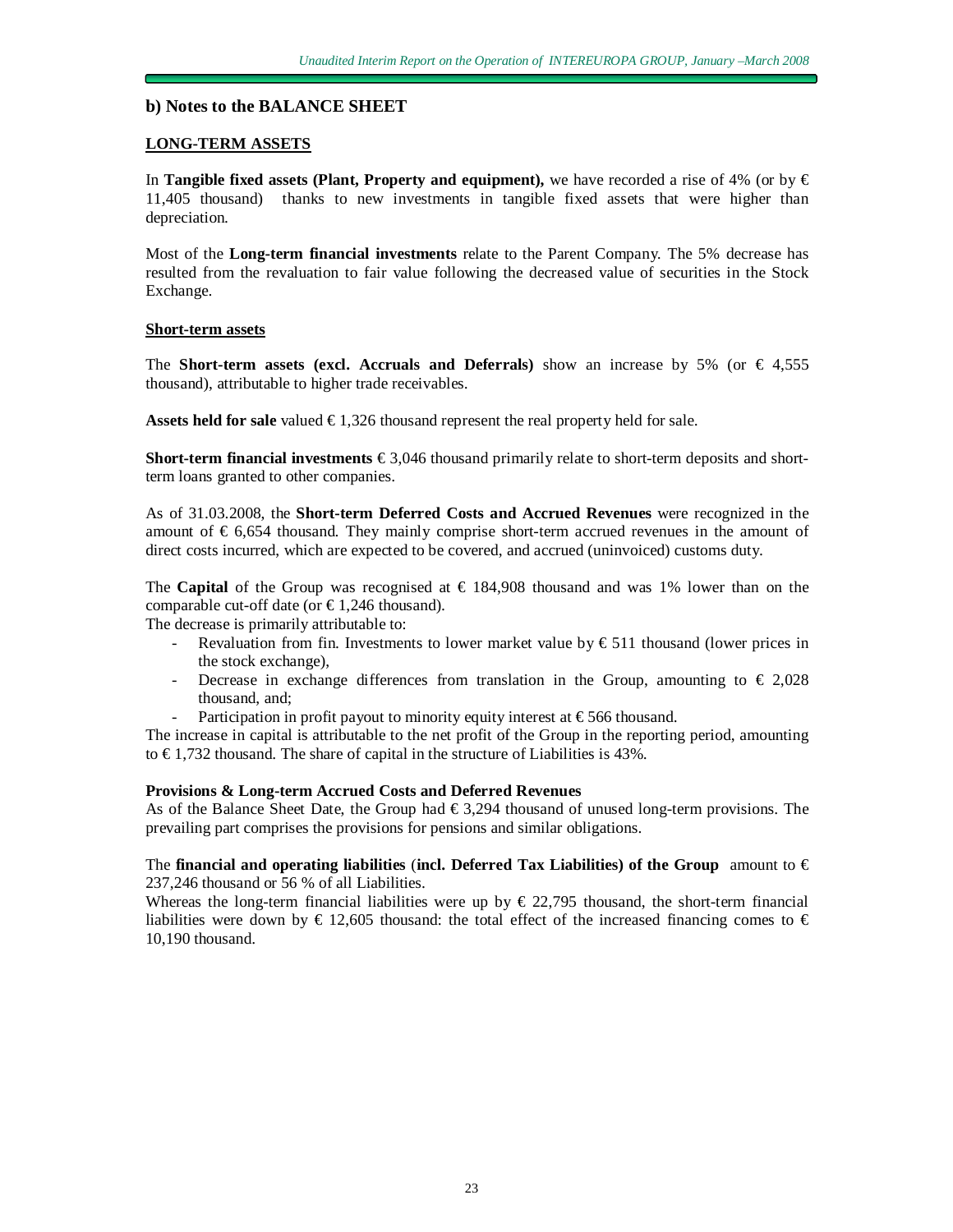## *2. FINANCIAL REPORT FOR THE PARENT COMPANY INTEREUROPA d.d.*

## **2.1. Financial Statements of the Parent Company Intereuropa d.d.**

## **INCOME STATEMENT OF INTEREUROPA d.d. for the period 1 January – 31 March 2008**

| $\mathop{\sf lin}\nolimits\mathop{\mathsf{Ethous}}\nolimits$                                                                 | January -<br><b>March</b><br>2008 | January -<br><b>March</b><br>2007 | L<br>08/07 |
|------------------------------------------------------------------------------------------------------------------------------|-----------------------------------|-----------------------------------|------------|
| <b>NET SALES REVENUES</b>                                                                                                    | 34,686                            | 33,109                            | 105        |
| Other operating revenues                                                                                                     | 122                               | 91                                | 134        |
| Costs of goods, materials and services                                                                                       | 26,432                            | 25,440                            | 104        |
| Labour costs                                                                                                                 | 5.636                             | 4.941                             | 114        |
| Write-offs                                                                                                                   | 1,444                             | 1,309                             | 110        |
| a) Depreciation and revaluation operating expenses associated with intangible long-<br>term assets and tangible fixed assets | 1,173                             | 1.173                             | 100        |
| b) Current assets revaluation adjustments and write-offs                                                                     | 271                               | 136                               | 199        |
| Other operating expenses                                                                                                     | 200                               | 224                               | 89         |
| <b>OPERATING PROFIT OR LOSS</b>                                                                                              | 1,096                             | 1,286                             | 85         |
| Financial revenues from stakes                                                                                               | 803                               | 23,953                            | 3          |
| Financial revenues from loans given                                                                                          | 730                               | 91                                | 802        |
| Financial revenues from operating receivables                                                                                | 135                               | 101                               | 134        |
| Financial expenses from impairment and write-offs of financial investments                                                   | 0                                 |                                   |            |
| Financial expenses from financial liabilities                                                                                | 1,328                             | 256                               | 519        |
| Financial expenses from operating liabilities                                                                                | 92                                | 50                                | 184        |
| PROFIT OF LOSS FROM ORDINARY ACTIVITIES                                                                                      | 1,344                             | 25,118                            | 5          |
| Corporation tax                                                                                                              | 198                               | 2,889                             | 7          |
| Deferred tax                                                                                                                 | $\mathbf Q$                       | 13                                | 69         |
| NET PROFIT OR LOSS FOR THE PERIOD                                                                                            | 1,137                             | 22,216                            | 5          |
| Basic and adjusted earnings per share in $\epsilon$                                                                          | 0.14                              | 2.81                              | 5          |

The Notes to the Financial Statements are integral part of Financial Statements and have to be read as a whole.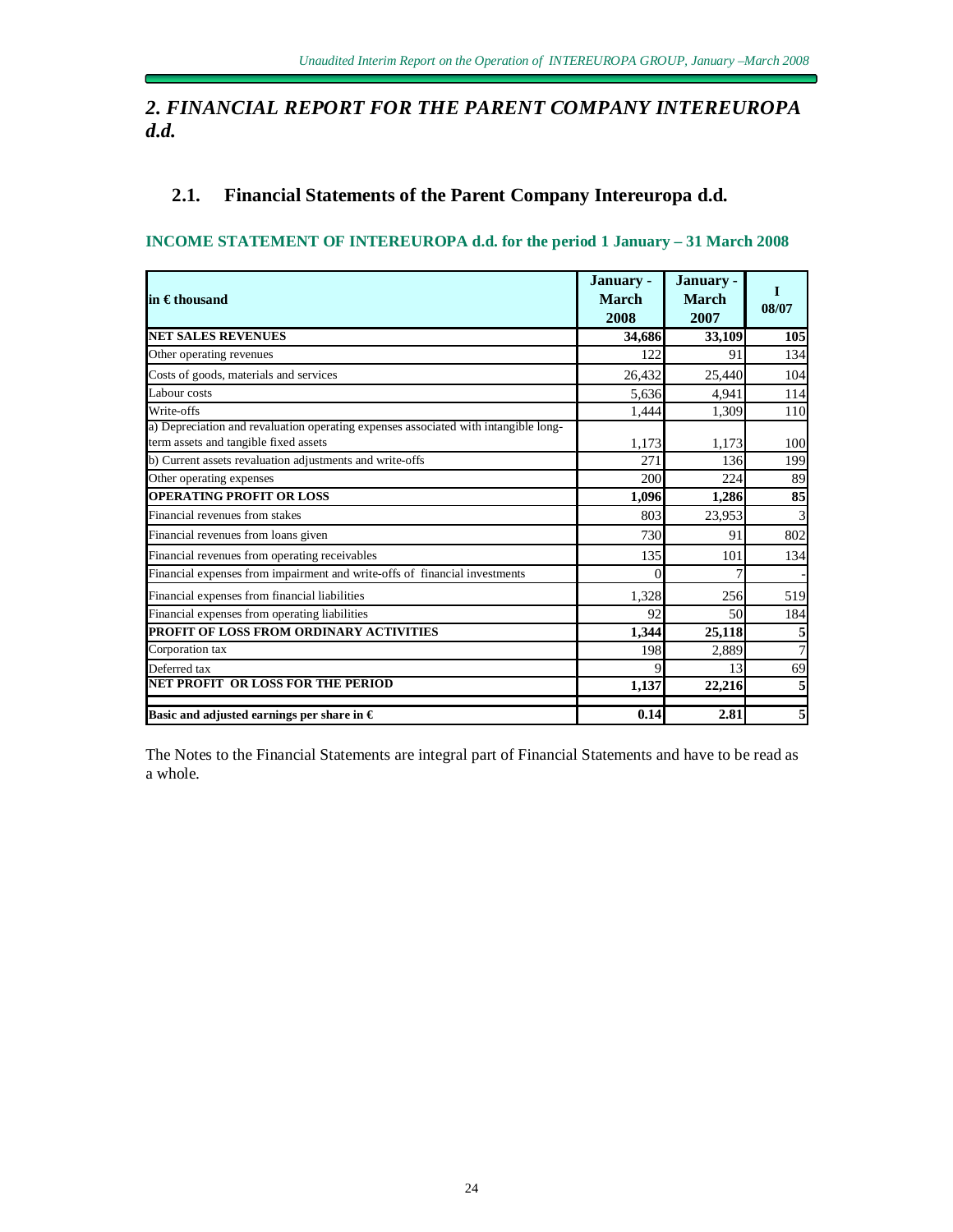### **BALANCE SHEET OF INTEREUROPA d.d. as of 31 March 2008**

| in $\epsilon$ thousand                                    | 31.3.2008 | 31.12.2007 | $\mathbf{I}$<br>08/07 |
|-----------------------------------------------------------|-----------|------------|-----------------------|
|                                                           |           |            |                       |
|                                                           |           |            |                       |
| <b>ASSETS</b>                                             | 326,652   | 313,071    | 104                   |
| <b>LONG-TERM ASSETS</b>                                   | 255,333   | 253,616    | 101                   |
| Intangible fixed assets and deferred items                | 3,396     | 3.146      | 108                   |
| Tangible fixed assets                                     | 107,383   | 104,739    | 103                   |
| Investment property                                       | 11,307    | 12,102     | 93                    |
| Long-term financial investments                           | 133,247   | 133.629    | 100                   |
| <b>SHORT-TERM ASSETS</b>                                  | 65,229    | 55,429     | 118                   |
| Assets for sale and discontinuing operations              | 591       | 1,366      | 43                    |
| Inventories                                               | 51        | 60         | 85                    |
| Short-term financial investments                          | 33.639    | 22.147     | 152                   |
| Short-term operating receivables                          | 30,715    | 31.770     | 97                    |
| Cash                                                      | 233       | 86         | $\overline{271}$      |
| <b>SHORT-TERM DEFFERED ITEMS</b>                          | 6,090     | 4,026      | 151                   |
| <b>SHORT-TERM ASSETS (with SHORT-TERM DEFFERED ITEMS)</b> | 71,319    | 59.455     | 120                   |
| <b>LIABILITIES</b>                                        | 326,652   | 313,071    | 104                   |
| <b>CAPITAL</b>                                            | 159,753   | 159,127    | 100                   |
| Called-up capital                                         | 32.976    | 32,976     | 100                   |
| Capital reserves                                          | 49,403    | 49,403     | 100                   |
| Reserves from profit                                      | 11,096    | 11.096     | 100                   |
| Revaluation surplus                                       | 5,496     | 6,007      | 91                    |
| Net profit/loss brought forward                           | 59.645    | 40.262     | 148                   |
| Net profit or loss for the financial year                 | 1,137     | 19,383     | 6                     |
| <b>PROVISIONS AND LONG-TERM ACCRUED ITEMS</b>             | 1.835     | 1,834      | 100                   |
| <b>LONG-TERM LIABILITIES</b>                              | 69,173    | 47,397     | 146                   |
| Long-term financial liabilities                           | 68,540    | 46.540     | 147                   |
| Long-term operating liabilities                           | 19        | 19         | 100                   |
| Deferred tax liability                                    | 614       | 838        | 73                    |
| <b>SHORT-TERM LIABILITIES</b>                             | 95.891    | 104,713    | 92                    |
| Short-term financial liabilities                          | 62.920    | 73,298     | 86                    |
| Short-term operating liabilities                          | 32,971    | 31,415     | 105                   |

The Notes to the Financial Statements are integral part of Financial Statements and have to be read as a whole.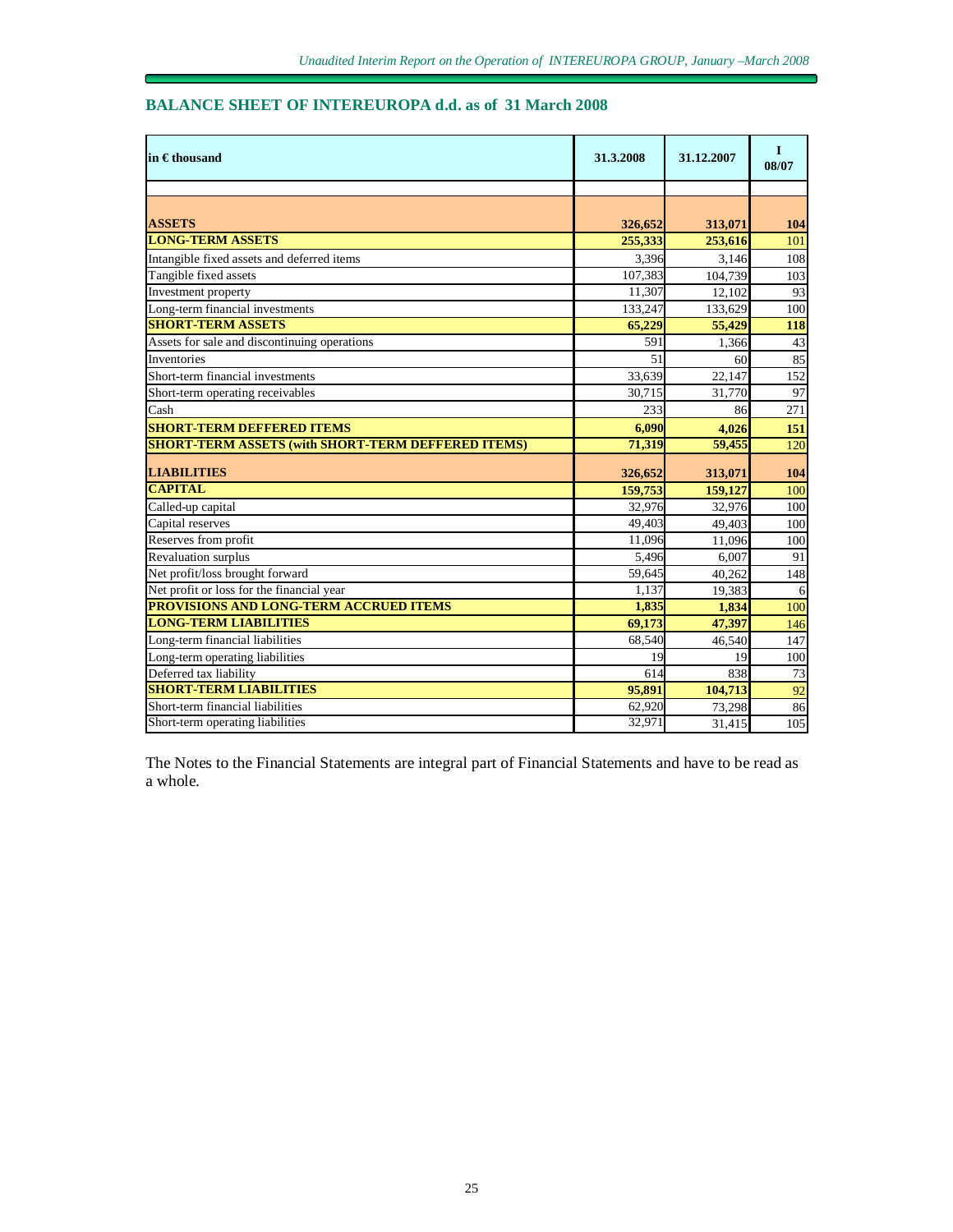## **2.2. Notes to Financial Statements of the Parent Company Intereuropa d.d.**

#### **a) Notes to the INCOME STATEMENT**

**Net sales revenues** at €34,686 thousand were higher by 5% (or €1,577 thousand) than the figure achieved in the comparable period last year.

**Other Operating Revenues** amount to € 122 thousand, thereof 75% represent the paid receivables for which the allowance was made in preceding years,

**Amortisation and depreciation expenses, write-offs** at € 1,444 thousand stands for the amortisation of intangible and depreciation of tangible fixed assets at  $\epsilon$ 1,173 thousand; the amount 271 thousand relates to the write-offs and allowance for current assets.

The **Operating Profit** for this year's First Quarter came to  $\epsilon$  1,096 thousand and was lower by  $\epsilon$  190 thousand than the figure achieved in the comparable period a year ago.

The **Financial revenue from shares** € 804 thousand stands for the net profits (to be) transferred by the consolidated companies to the Parent based on the Resolutions by the General Meetings adopted in this year's first quarter.

In the **Financial Expenses,** the expenses for loans raised from banks have grown by  $\epsilon$ 1,062 thousand over the amount in the comparable term last year.

**The Profit or loss from ordinary activities is € 1,344 thousand.** It is lower than last year's figure by  $\epsilon$  23,774 thousand due to the effect of the capital gains realized last year, and a slightly lower Operating Profit achieved in the reporting term.

Taking into account the tax on corporate profit ( $\epsilon$ 207 thousand), the Parent Company Intereuropa d.d. generated a **Net Profit** or Loss of **€ 1,137 thousand** in the first quarter this year.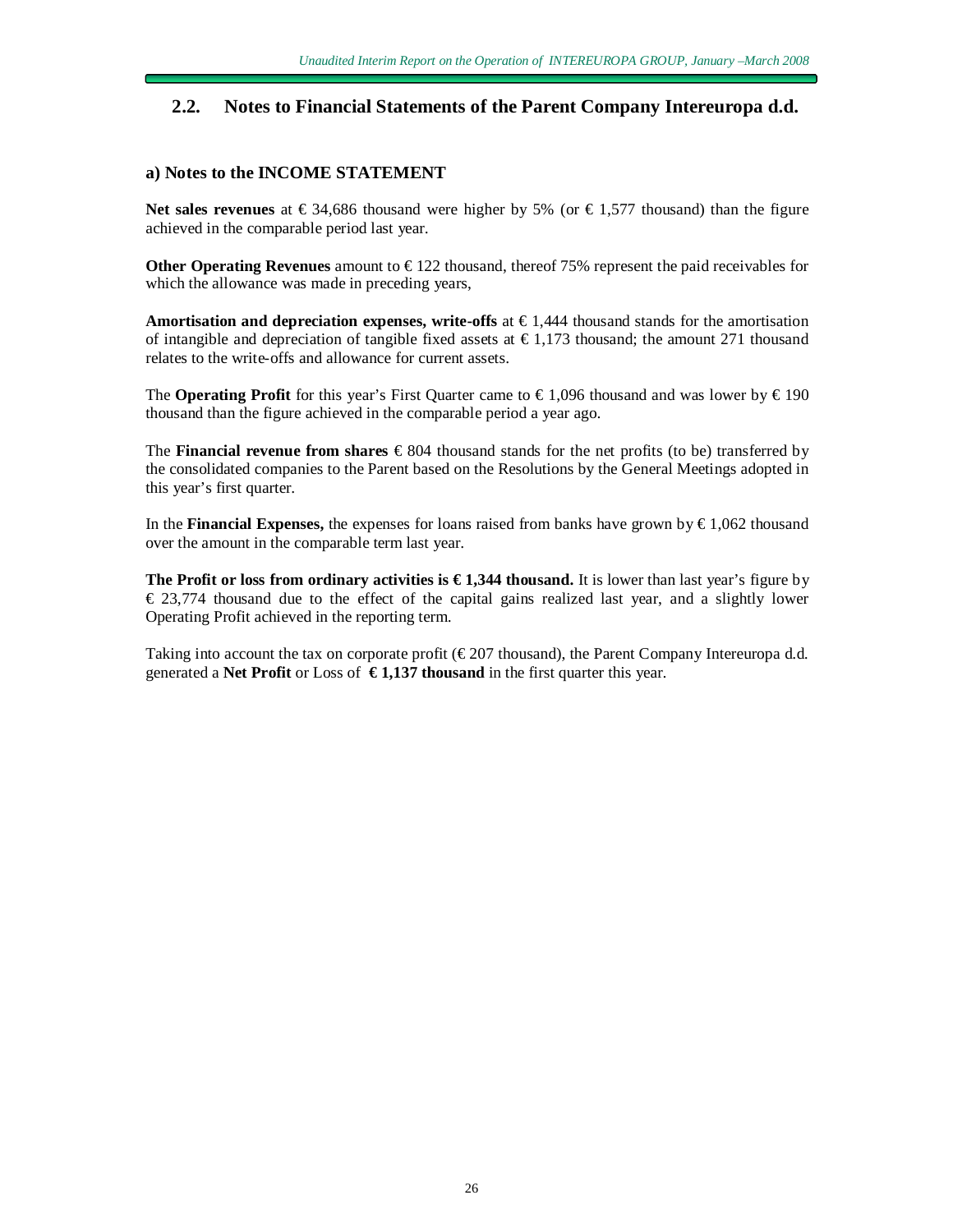#### **b) Notes to the BALANCE SHEET**

The **Long-term assets** rose by 4 % over their amount at 31.12.2007, primarily resulting from the new investments made in plant, property and equipment (tangible fixed assets).

#### **Long-term investments**

The amount of long-term investments has not essentially changed during the reporting period. On the one hand, the Financial assets available for sale were reduced owing to their revaluation to fair value following the decreased value of securities in the Stock Exchange, the loans granted to subsidiaries have risen, on the other hand.

The **Short-term** assets (excl. Accruals and Deferrals) show an increase by 18% (or  $\in$  9,800 thousand), which is mainly attributable to the increase in the loans granted to subsidiaries.

Assets held for sale valued €591 thousand represent the real property held for sale.

The **Short-term financial investments** amounting to  $\epsilon$  33,639 thousand mainly comprise the loans granted to the companies in the Group ( $\epsilon$ 33,145 thousand).

As of 31.03.2008, the **Short-term Deferred Costs and Accrued Revenues** were recognized in the amount of  $\epsilon$  6,090 thousand. They mainly comprise short-term accrued revenues in the amount of direct costs incurred, which are expected to be covered, and accrued (uninvoiced) customs duty.

#### **Capital**

As of 31.03.08, the capital amounts to 49 % of all liabilities in broader sense, which points to a nearly 50% level of self-financing. Its increase in the reporting period is attributable to the Net Profit or Loss  $(\infty)$  1,137 thousand), while and it has decreased on the account of the surplus from revaluation of financial investments to fair value  $(\text{\textsterling}511$  thousand).

#### **Provisions & Long-term Accrued Costs and Deferred Revenues**

As of the Balance Sheet Date, the Company had  $\epsilon$  1,836 thousand of unused long-term provisions. The prevailing part comprises the provisions for pensions and similar obligations.

The **Financial and operating liabilities (incl. deferred tax liabilities)** comprise € 165,064 thousand and stand for 51% Liabilities in the broader sense. Whereas the long-term financial liabilities were up by  $\epsilon$  22,000 thousand, the short-term financial liabilities were down by  $\epsilon$  10,378 thousand: the total effect of the increased financing comes to  $\epsilon$ 11,622 thousand.